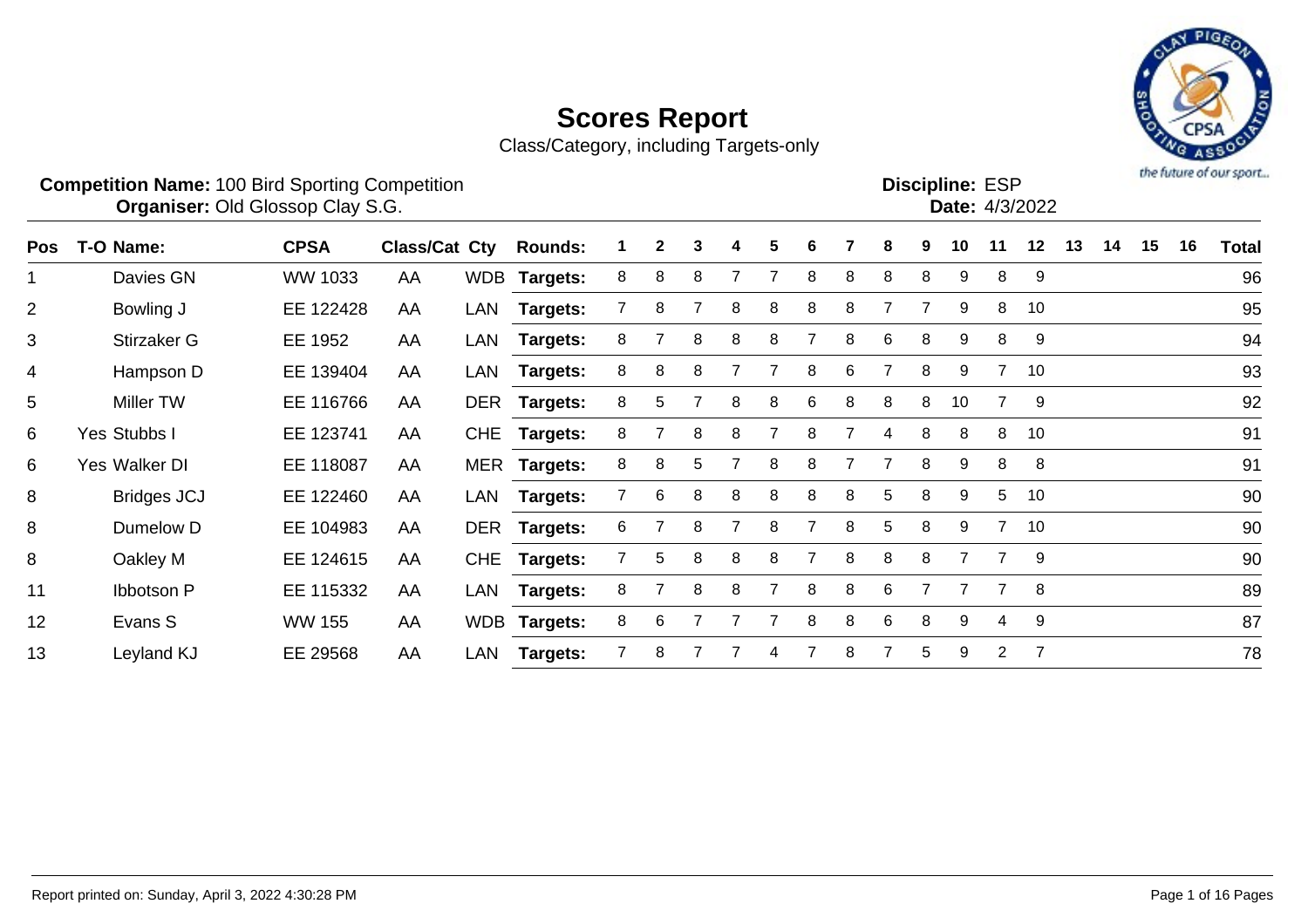

Class/Category, including Targets-only

|     | <b>Competition Name: 100 Bird Sporting Competition</b><br><b>Organiser: Old Glossop Clay S.G.</b> |             |               |            |                 |   |              |   |   |   |   |   |                |   | <b>Discipline: ESP</b> |                | Date: 4/3/2022 |    |    |    |    | the future of our sport |
|-----|---------------------------------------------------------------------------------------------------|-------------|---------------|------------|-----------------|---|--------------|---|---|---|---|---|----------------|---|------------------------|----------------|----------------|----|----|----|----|-------------------------|
| Pos | T-O Name:                                                                                         | <b>CPSA</b> | Class/Cat Cty |            | <b>Rounds:</b>  |   | $\mathbf{2}$ | 3 | 4 | 5 | 6 |   | 8              | 9 | 10                     | 11             | 12             | 13 | 14 | 15 | 16 | Total                   |
| 1   | Sutton D                                                                                          | EE 138882   | A             | <b>CHE</b> | <b>Targets:</b> |   | 5            |   |   | 8 | 8 |   | 8              | 8 | 10                     | 8              | 10             |    |    |    |    | 93                      |
| 1   | Wilkinson J                                                                                       | EE 143109   | A             | LAN        | <b>Targets:</b> | 8 | 8            | 8 |   | 8 |   |   | 6              | 8 | 8                      | 8              | 10             |    |    |    |    | 93                      |
| 3   | Heron A                                                                                           | EE 127810   | A             | LAN        | Targets:        | 8 | 8            | 8 | 8 | 8 |   | 8 | 4              |   | 9                      | 7              | 10             |    |    |    |    | 92                      |
| 4   | Williams L                                                                                        | EE 138183   | A             | <b>CHE</b> | <b>Targets:</b> |   |              | 8 | 8 | 8 | 8 | 8 | 6              |   | 8                      | $\overline{7}$ | 9              |    |    |    |    | 91                      |
| 5   | Waterman N                                                                                        | EE 83554    | A             | <b>CHE</b> | <b>Targets:</b> | 8 | 6            | 5 | 8 | 8 | 8 | 8 | 5              | 8 | 9                      | $\overline{7}$ | 10             |    |    |    |    | 90                      |
| 6   | Dale M                                                                                            | EE 119357   | $\mathsf{A}$  | <b>CHE</b> | <b>Targets:</b> | 8 | 6            | 6 | 8 |   | 7 | 8 | $\overline{7}$ | 8 | 10                     | 5              | 9              |    |    |    |    | 89                      |
| 6   | Earl LA                                                                                           | EE 141076   | A             | <b>CHE</b> | <b>Targets:</b> |   | 5            | 7 | 8 |   | 8 | 8 | 6              | 8 | 10                     | 6              | 9              |    |    |    |    | 89                      |
| 6   | Hunt B                                                                                            | EE 141877   | A             | <b>NOT</b> | Targets:        |   |              | 8 | 8 | 6 |   | 8 | 5              |   | 9                      | $\overline{7}$ | 10             |    |    |    |    | 89                      |
| 6   | Mather J                                                                                          | EE 132146   | A             | LAN        | <b>Targets:</b> | 6 | 6            | 8 |   | 8 |   | 8 | 8              |   | 9                      | 5              | 10             |    |    |    |    | 89                      |
| 10  | Clark ADC                                                                                         | EE 140535   | A             | YOR.       | <b>Targets:</b> | 8 | 8            | 8 | 6 | 8 | 8 | 8 | 5              |   | $\overline{7}$         | $\overline{7}$ | 8              |    |    |    |    | 88                      |
| 10  | Hardy J                                                                                           | EE 134215   | A             | <b>YOR</b> | Targets:        | 5 | 8            | 8 |   | 8 | 6 |   |                | 8 | 9                      | 6              | 9              |    |    |    |    | 88                      |
|     |                                                                                                   |             |               |            |                 |   |              |   |   |   |   |   |                |   |                        |                |                |    |    |    |    |                         |

 Davies G EE 140600 A DER **Targets:** 8 8 7 6 7 7 7 6 8 8 7 7 86 Farmer GP EE 135574 A LAN **Targets:** 7 5 8 5 4 8 8 7 8 8 8 10 86 Barnes AC EE 119611 A DER **Targets:** 4 7 7 8 7 8 6 6 7 9 7 9 85 Davies JM WW 2867 A WDB **Targets:** 8 7 8 6 7 8 7 6 7 8 4 9 85 14 Hunt R EE 104094 A DER Targets: 7 7 8 6 7 8 8 4 8 8 5 9 Porter DC EE 139837 A LAN **Targets:** 7 6 8 8 6 7 6 6 8 7 6 10 85 Collinson G EE 139015 A LAN **Targets:** 8 5 8 8 6 7 8 5 8 9 5 6 83 Wilkinson J EE 143108 A LAN **Targets:** 7 6 8 6 6 7 6 4 6 8 8 9 81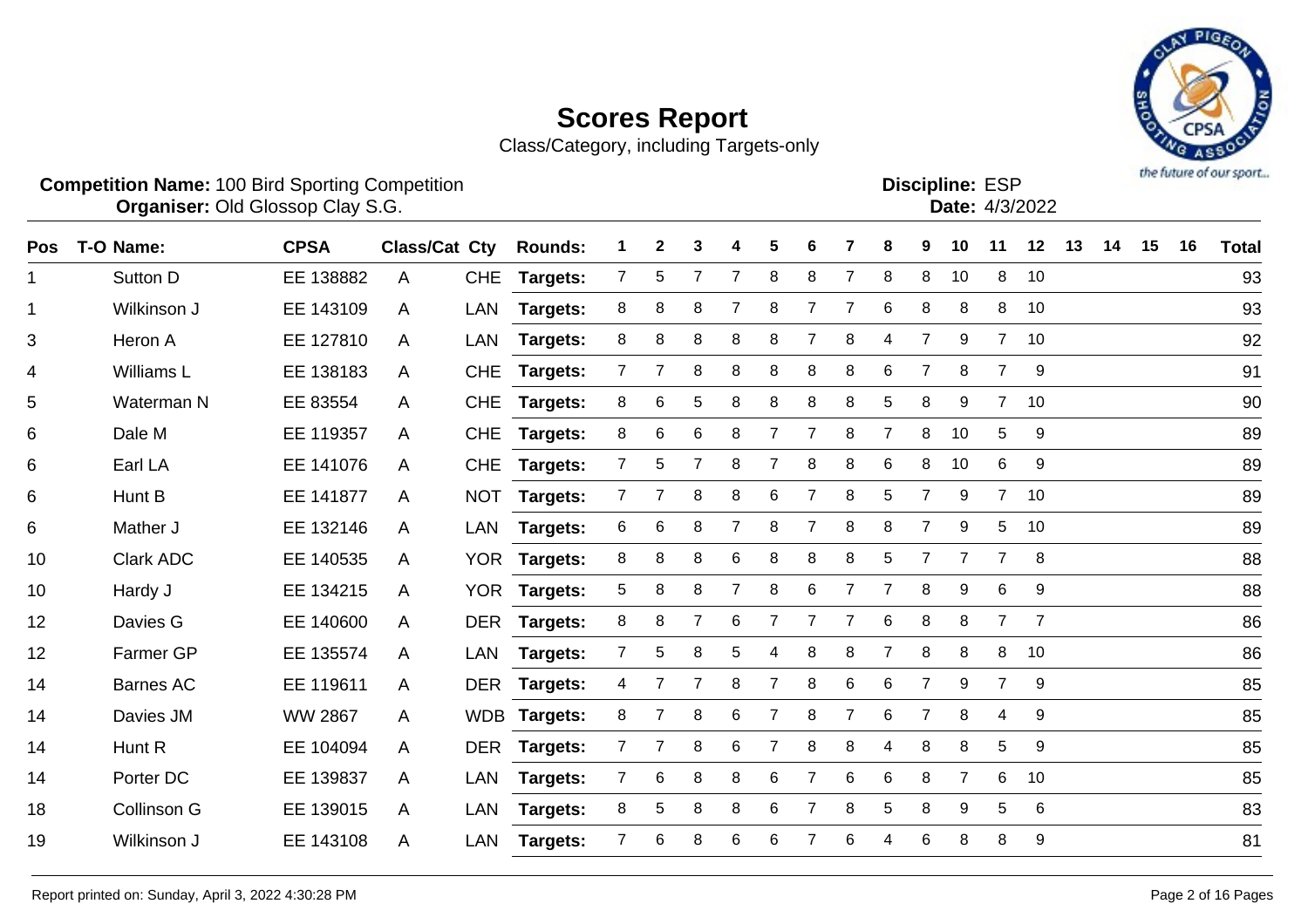

|    | <b>Competition Name: 100 Bird Sporting Competition</b> | <b>Organiser: Old Glossop Clay S.G.</b> |               |                                                |                         |  |  |  |  | <b>Discipline: ESP</b> | <b>Date:</b> 4/3/2022 |  |  | the future of our sport |
|----|--------------------------------------------------------|-----------------------------------------|---------------|------------------------------------------------|-------------------------|--|--|--|--|------------------------|-----------------------|--|--|-------------------------|
|    | Pos T-O Name:                                          | <b>CPSA</b>                             | Class/Cat Cty | Rounds: 1 2 3 4 5 6 7 8 9 10 11 12 13 14 15 16 |                         |  |  |  |  |                        |                       |  |  | Total                   |
| 20 | Yes Bate P                                             | EE 85393                                | A             | DER Targets:                                   | 8 4 8 7 7 7 8 4 5 8 6 8 |  |  |  |  |                        |                       |  |  | 80                      |
| 21 | Oakley K                                               | EE 124597                               | A             | CHE Targets:                                   | 7 6 6 7 7 7 3 6 8 7 5 9 |  |  |  |  |                        |                       |  |  | 78                      |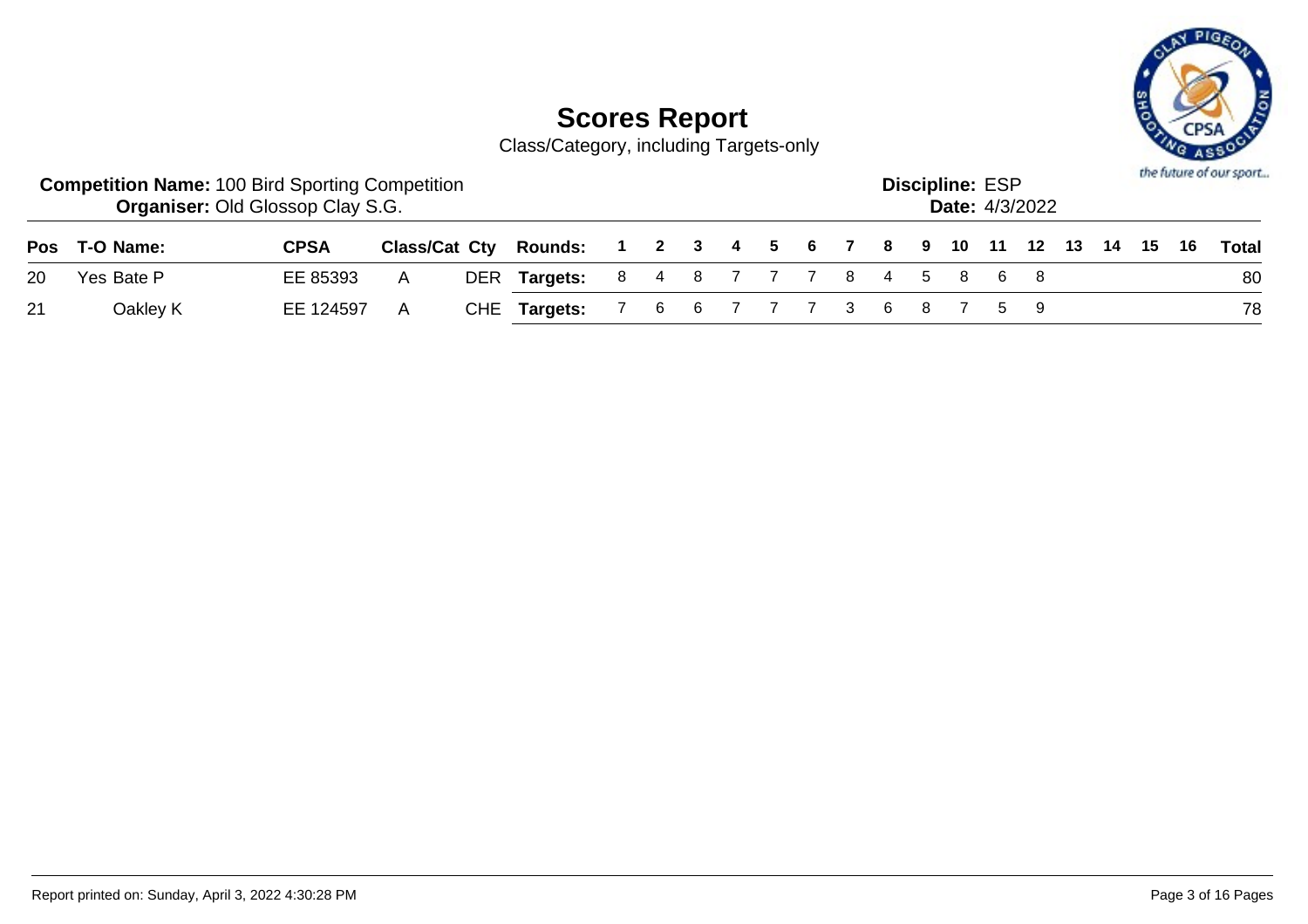

|                | <b>Competition Name: 100 Bird Sporting Competition</b><br>Organiser: Old Glossop Clay S.G. |             |                          |            |                |   |   |        |   |                      |   |               |        |   | <b>Discipline: ESP</b> |    | <b>Date: 4/3/2022</b> |    |    |    |    | the future of our sport |
|----------------|--------------------------------------------------------------------------------------------|-------------|--------------------------|------------|----------------|---|---|--------|---|----------------------|---|---------------|--------|---|------------------------|----|-----------------------|----|----|----|----|-------------------------|
| <b>Pos</b>     | T-O Name:                                                                                  | <b>CPSA</b> | Class/Cat Cty            |            | <b>Rounds:</b> |   | 2 |        | 4 | b.                   | 6 |               | 8      | 9 | 10                     | 11 | 12                    | 13 | 14 | 15 | 16 | <b>Total</b>            |
|                | Yes Thompson B                                                                             | EE 85282    | B                        | <b>YOR</b> | Targets:       | 8 |   | 8      | 8 | 6                    | 8 | 5             | 6      | 8 | 9                      |    | 9                     |    |    |    |    | 89                      |
| $\overline{2}$ | <b>Fulford PN</b>                                                                          | EE 144350   | B                        |            | YOR Targets:   | 6 | 4 | 8      | 8 | 8                    | 8 | 8             | 6      |   | 8                      |    | 10                    |    |    |    |    | 88                      |
| 3              | Pantlin M                                                                                  | EE 140003   | B                        | LAN        | Targets:       | 8 | 8 | 6      | 6 | 6                    |   | 8             | 6      |   | 5.                     |    | 9                     |    |    |    |    | 83                      |
| 4              | <b>Gration RD</b>                                                                          | EE 142300   | B                        |            | YOR Targets:   | 8 | 5 |        |   |                      |   |               | 5      | 5 | 9                      | 5  | 10                    |    |    |    |    | 82                      |
| 5              | Mumby R                                                                                    | EE 133278   | B                        | LIN        | Targets:       | 8 | 2 |        | 8 | 5.                   |   | 8             | 5      | 8 | 9                      | 4  | 10                    |    |    |    |    | 81                      |
| 5              | Newton I                                                                                   | EE 141122   | B                        | LAN        | Targets:       | 8 | 6 |        |   |                      | 5 |               |        | 8 | 5                      |    |                       |    |    |    |    | 81                      |
| $\overline{7}$ | Gallagher J                                                                                | EE 107984   | B.                       | LAN        | Targets:       | 6 | 8 |        |   | 6                    | 5 | 4             | 7      | 8 |                        |    | 8                     |    |    |    |    | 80                      |
|                |                                                                                            | FF 00010    | $\overline{\phantom{a}}$ |            |                |   |   | $\sim$ |   | $\sim$ $\sim$ $\sim$ |   | $\sim$ $\sim$ | $\sim$ |   |                        |    |                       |    |    |    |    | $\sim$                  |

| ັ              | <b>IVIUIIIDY IN</b>  | LL TUUZIU | ◡ | 니버         | ι αι γσιο.      |   |    |   |   |   |                |   |                |                |   |                |                | <u>UI</u> |
|----------------|----------------------|-----------|---|------------|-----------------|---|----|---|---|---|----------------|---|----------------|----------------|---|----------------|----------------|-----------|
| 5              | Newton I             | EE 141122 | B | LAN        | <b>Targets:</b> | 8 | 6  |   |   |   | 5              |   | 7              | 8              | 5 | 7              | $\overline{7}$ | 81        |
| $\overline{7}$ | Gallagher J          | EE 107984 | B | LAN        | Targets:        | 6 | 8  |   |   | 6 | 5              |   |                | 8              |   |                | 8              | 80        |
| 7              | Hickman J            | EE 99943  | B | <b>LEI</b> | <b>Targets:</b> | 8 | 5. | 8 | 8 | 4 | 8              | 8 | 6              |                |   | 3              | 8              | 80        |
| $\overline{7}$ | Peyton T             | EE 138100 | B |            | YOR Targets:    | 5 |    | 8 | 8 | 6 |                | 6 | 6              | 8              | 8 | 4              | $\overline{7}$ | 80        |
| $\overline{7}$ | Taylor B             | EE 144564 | B | YOR        | <b>Targets:</b> | 4 | 5  | 8 | 6 | 6 | 8              |   | 6              | 8              | 9 | 6              | $\overline{7}$ | 80        |
| 11             | Ferguson R           | EE 106176 | B | <b>CHE</b> | Targets:        | 8 | 5  | 6 |   | 4 |                | 6 | 6              | 8              | 8 | 5              | 9              | 79        |
| 12             | <b>Barnes NJ</b>     | EE 119618 | B | <b>DER</b> | <b>Targets:</b> | 5 | 6  |   | 6 | 8 | 8              |   | 5              |                | 8 | $\overline{2}$ | 9              | 78        |
| 12             | Brown A              | EE 140993 | B | <b>DER</b> | Targets:        | 8 | 3  | 8 | 8 | 6 | 6              |   | 6              | 6              | 8 | 4              | 8              | 78        |
| 12             | Gant R               | EE 137178 | B | YOR        | <b>Targets:</b> |   |    | 8 |   | 5 |                | 8 | 5              |                | 5 | 5              |                | 78        |
| 12             | Yes Holding ST       | EE 142680 | B | <b>CHE</b> | <b>Targets:</b> |   | 8  | 6 |   | 6 | 5              | 8 | 6              | 5              | 9 | $\overline{7}$ | $\overline{7}$ | 78        |
| 12             | Jowle DR             | EE 140596 | B | <b>CHE</b> | <b>Targets:</b> | 6 | 3  | 8 | 8 | 5 | 5              | 6 | 4              | $\overline{7}$ | 8 | 8              | 10             | 78        |
| 17             | Earl AM              | EE 141075 | B | <b>CHE</b> | <b>Targets:</b> | 8 | 5. |   | 6 | 4 | 6              | 6 | 3              | 6              | 9 | $\overline{7}$ | 10             | 77        |
| 18             | Yes Dixon AL         | EE 123921 | B | DER        | <b>Targets:</b> | 8 | 4  | 7 | 6 | 6 | $\overline{7}$ | 6 | $\overline{2}$ | $\overline{7}$ | 7 | $\overline{7}$ | -9             | 76        |
| 18             | <b>Richardson NR</b> | EE 140516 | B | YOR        | <b>Targets:</b> | 6 | 6  | 8 | 5 | 8 | 4              |   | 6              | 6              | 6 | 7              | $\overline{7}$ | 76        |
|                |                      |           |   |            |                 |   |    |   |   |   |                |   |                |                |   |                |                |           |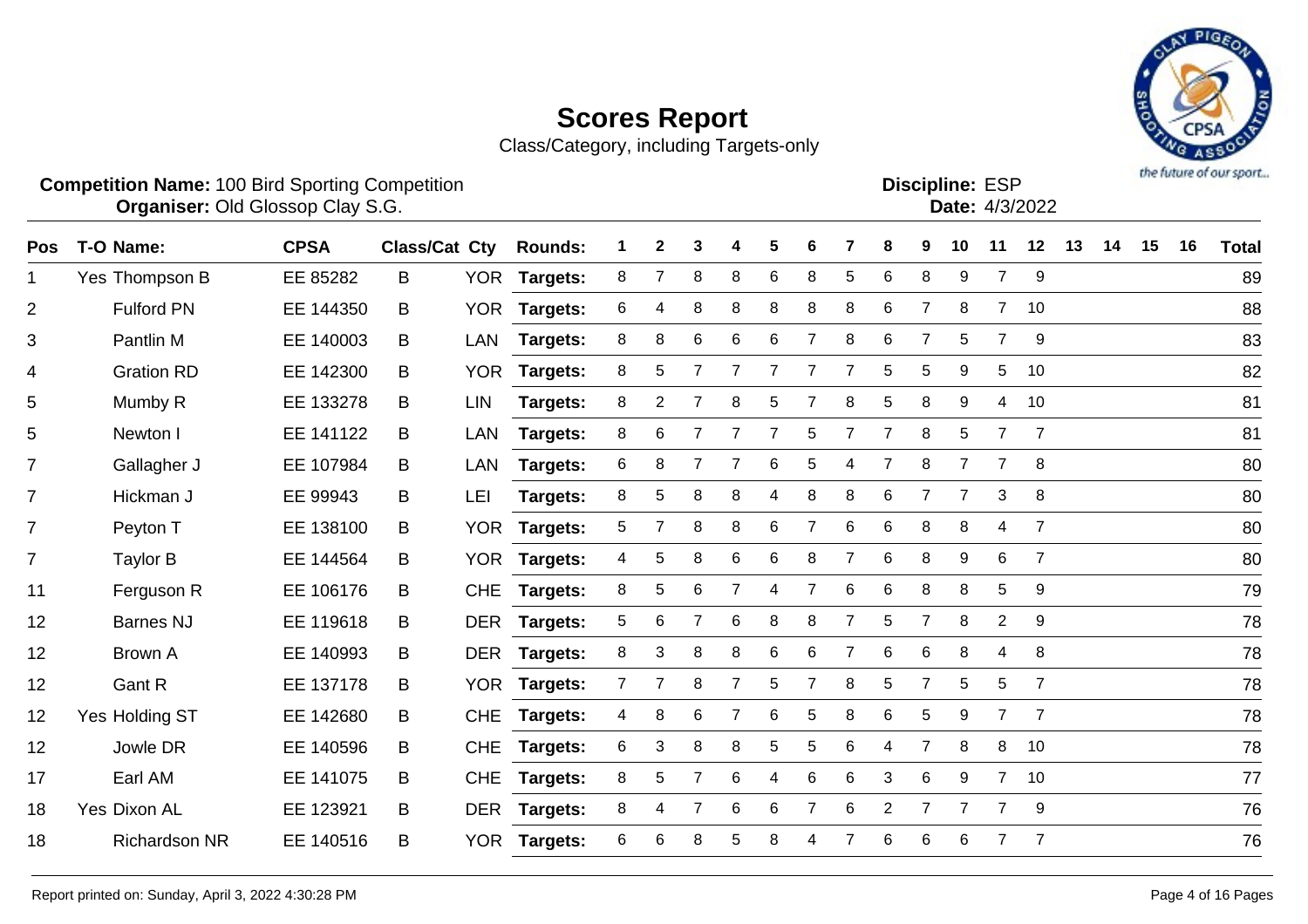

|     | <b>Competition Name: 100 Bird Sporting Competition</b> | <b>Organiser: Old Glossop Clay S.G.</b> |                      |            |                 |   |              |   |   |    |   |   |          |   |    | <b>Discipline: ESP</b> | Date: 4/3/2022 |    |    |    |    | the future of our sport |
|-----|--------------------------------------------------------|-----------------------------------------|----------------------|------------|-----------------|---|--------------|---|---|----|---|---|----------|---|----|------------------------|----------------|----|----|----|----|-------------------------|
| Pos | T-O Name:                                              | <b>CPSA</b>                             | <b>Class/Cat Cty</b> |            | <b>Rounds:</b>  |   | $\mathbf{2}$ | 3 | 4 | 5. | 6 |   | 8        | 9 | 10 | 11                     | $12 \,$        | 13 | 14 | 15 | 16 | <b>Total</b>            |
| 18  | <b>Tickle C</b>                                        | EE 142524                               | B                    | LAN        | Targets:        | 5 | 8            | 6 | 4 | 8  |   | 5 | 3        |   |    |                        | -9             |    |    |    |    | 76                      |
| 21  | Jones A                                                | EE 113535                               | B                    | WAL        | Targets:        |   | 8            | 4 |   | 3  |   | 8 | 6        |   | 9  | 6                      | -9             |    |    |    |    | 75                      |
| 22  | <b>Platts DA</b>                                       | EE 145193                               | B                    | <b>DER</b> | <b>Targets:</b> | 6 | 2            | 8 | 8 | 5  | 8 | 6 | 5        | 8 | 6  | 4                      | -8             |    |    |    |    | 74                      |
| 23  | Yes Haley M                                            | EE 122716                               | B                    | <b>CHE</b> | Targets:        |   | 3.           |   | 6 | 6. | 5 | 6 | 6        |   |    |                        | 6              |    |    |    |    | 73                      |
| 24  | Wilson P                                               | EE 138911                               | B                    | LAN        | Targets:        | 6 | 5.           | 6 | 6 | 5. | 6 |   |          | 4 | 6  | 5                      | 9              |    |    |    |    | 72                      |
| 25  | Yes Hough S                                            | EE 113044                               | B                    | <b>CHE</b> | Targets:        | 6 |              |   |   |    | 3 | 5 | 3        | 5 |    |                        | - 10           |    |    |    |    | 71                      |
| 26  | Yes Holt S                                             | EE 127339                               | B                    | <b>YOR</b> | <b>Targets:</b> | 2 | 3            |   | 6 | 5  | 4 | 8 | 4        | 8 | 8  | 6                      | - 9            |    |    |    |    | 70                      |
| 27  | Smith C                                                | EE 36730                                | B                    | <b>YOR</b> | <b>Targets:</b> | 6 |              |   |   | 4  |   | 4 | 2        | 6 | 5  | 5                      | 5              |    |    |    |    | 62                      |
| 28  | Yushina Y                                              | EE 142115                               | B                    | YOR        | Targets:        | 5 | 3            | 6 | 5 | 6  | 6 | 2 | $\Omega$ | 8 |    | 4                      | $\overline{4}$ |    |    |    |    | 56                      |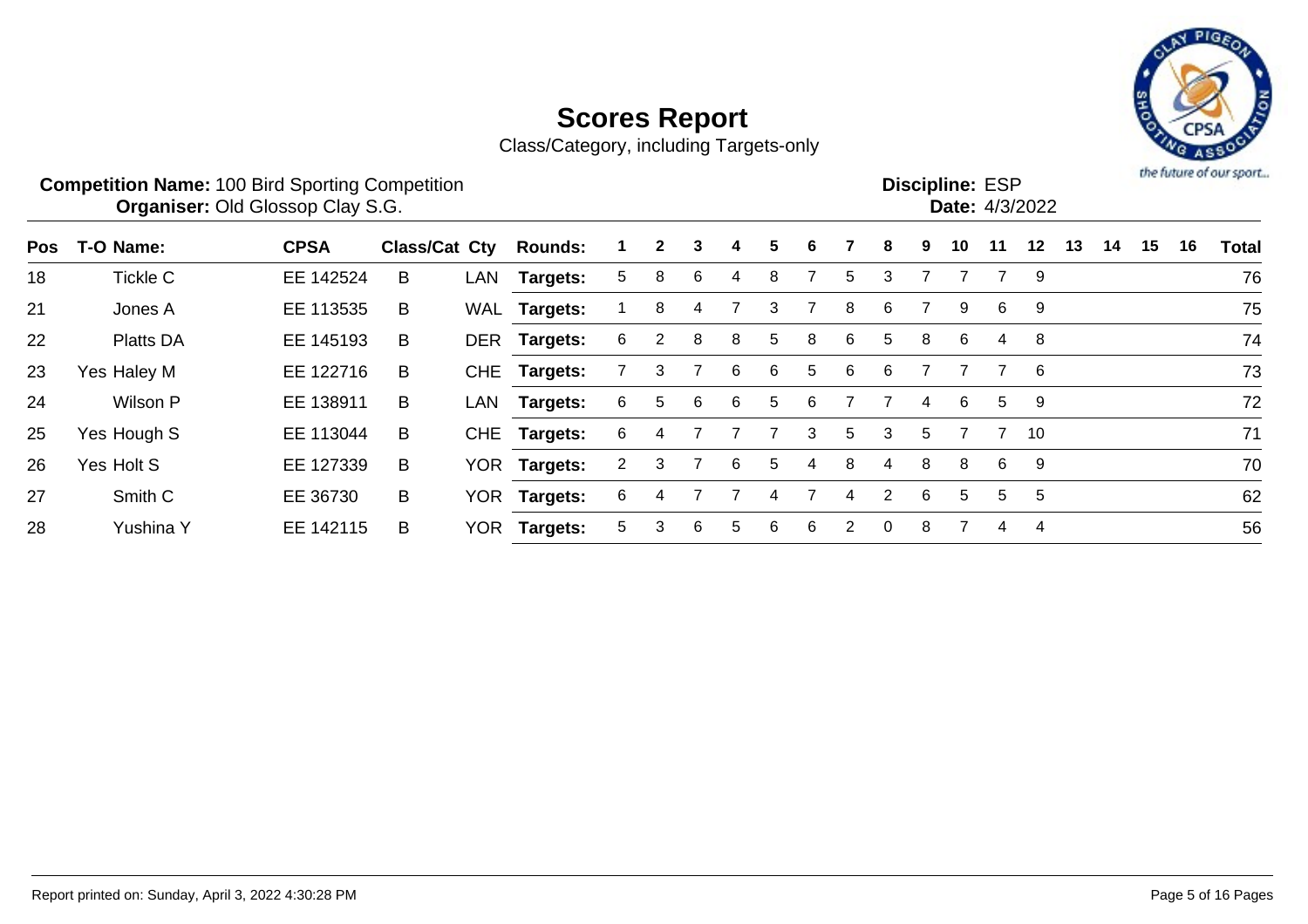

| <b>Competition Name: 100 Bird Sporting Competition</b> | <b>Organiser: Old Glossop Clay S.G.</b> |     |                                                              |  |  |  |  |  | <b>Discipline: ESP</b> | <b>Date:</b> 4/3/2022 |  |  | the future of our sport |
|--------------------------------------------------------|-----------------------------------------|-----|--------------------------------------------------------------|--|--|--|--|--|------------------------|-----------------------|--|--|-------------------------|
| Pos T-O Name:                                          | <b>CPSA</b>                             |     | Class/Cat Cty Rounds: 1 2 3 4 5 6 7 8 9 10 11 12 13 14 15 16 |  |  |  |  |  |                        |                       |  |  | <b>Total</b>            |
| <b>Boydell GJ</b>                                      | EE 97589                                | LAN | Targets: 6 5 8 6 7 6 8 7 6 5 7 10                            |  |  |  |  |  |                        |                       |  |  | 81                      |
|                                                        |                                         |     |                                                              |  |  |  |  |  |                        |                       |  |  |                         |

| $\overline{2}$   | Yes Gombos P       | EE 87693  | $\mathsf{C}$ | LAN | <b>Targets:</b> | $7^{\circ}$    | 6               |                 |   | 8 | 8              | 5 | 3              | 8               | 9              | 4              | 8              | 80 |
|------------------|--------------------|-----------|--------------|-----|-----------------|----------------|-----------------|-----------------|---|---|----------------|---|----------------|-----------------|----------------|----------------|----------------|----|
| $\overline{2}$   | <b>Highley DA</b>  | EE 140213 | C            |     | YOR Targets:    | $7^{\circ}$    | 6               | 8               | 5 | 6 | 7              | 8 | 6              | 6               | 5              | 8              | 8              | 80 |
| 4                | <b>Buckley SJW</b> | EE 143716 | C            |     | LAN Targets:    | 4              | 5               | 6               |   | 8 | 7              | 6 | 5              | 8               | 9              | 5              | 8              | 78 |
| 5                | Dale PC            | EE 144056 | C            |     | CHE Targets:    | 5 <sub>1</sub> | $5\phantom{.0}$ | 6               | 6 | 8 | 8              | 8 | 3              | $\overline{7}$  | 8              | 4              | 8              | 76 |
| 6                | Cadwell D          | EE 144710 | C            |     | DER Targets:    | $7^{\circ}$    | 4               | 8               |   |   | 6              |   | 3              | 7               | 7              | 4              | 8              | 75 |
| $\overline{7}$   | Hill P             | EE 119047 | C            |     | LAN Targets:    | 8              | 6               | 6               |   | 6 | 6              | 7 | 6              | 5 <sup>5</sup>  | 10             | 5              | $\overline{2}$ | 74 |
| $\overline{7}$   | Power <sub>S</sub> | EE 141859 | C            |     | LAN Targets:    | 6              | $\overline{7}$  | 8               | 8 | 6 | 5              | 6 | 4              | 5               | 7              | 3              | 9              | 74 |
| 9                | Nolan S            | EE 144519 | C            |     | LAN Targets:    | 5 <sup>5</sup> | 5               | 5               | 6 | 8 | 6              | 8 | 3              | 4               | 8              | $\overline{7}$ | 7              | 72 |
| $\boldsymbol{9}$ | Sprowell T         | EE 141490 | C            |     | LAN Targets:    | 6              | 4               | 8               | 5 | 4 | 5              | 8 |                | 7               | 7              | 6              | 8              | 72 |
| $\boldsymbol{9}$ | Wragg D            | EE 34044  | C            |     | DER Targets:    | 5 <sup>5</sup> | 6               | 7               | 6 | 5 | 6              | 6 |                | 6               | 8              | 6              | 7              | 72 |
| 12               | Williams SD        | EE 144170 | C            |     | CHE Targets:    | 8              | 5               | 8               |   | 5 | 6              | 5 | 6              | 5               | 6              | 5              | 5              | 71 |
| 13               | Sprowell A         | EE 141489 | C            |     | LAN Targets:    | 8              | 5               |                 | 5 | 5 | $\overline{2}$ |   | $\overline{2}$ | 7               | 8              | 5              | 9              | 70 |
| 14               | Yes Holden B       | EE 135757 | C            |     | LAN Targets:    | 6              | 4               | 8               | 3 | 7 | 4              | 7 | 5              | $5\overline{)}$ | 6              | $2^{\circ}$    | 10             | 67 |
| 14               | Houghton N         | EE 143284 | C            |     | LAN Targets:    | 6              | 4               | $5\phantom{.0}$ | 8 | 4 | 6              | 8 | 5              | 4               | 8              |                | 8              | 67 |
| 16               | Yes Baguley P      | EE 106136 | C            |     | CHE Targets:    | 4              | 4               | $\overline{7}$  | 6 | 6 | 7              | 4 | 4              | 6               | 8              | 4              | 6              | 66 |
| 16               | Doyne R            | EE 139426 | C            |     | YOR Targets:    | 6 <sup>1</sup> | 3               | 8               | 6 | 7 | 5              | 6 | 4              | 8               | 5              | 4              | 4              | 66 |
| 16               | Yes Smith K        | EE 144902 | $\mathsf{C}$ |     | NOT Targets:    | 6              | 4               | $\overline{7}$  | 3 | 5 | 5              | 6 | 5              | 5               | 8              | 4              | 8              | 66 |
| 19               | Yes Crabtree P     | EE 135755 | $\mathsf{C}$ |     | LAN Targets:    | 5              | 3               | 6               |   |   |                | 5 |                | $\overline{7}$  | $\overline{7}$ | 5              | 5              | 65 |
|                  |                    |           |              |     |                 |                |                 |                 |   |   |                |   |                |                 |                |                |                |    |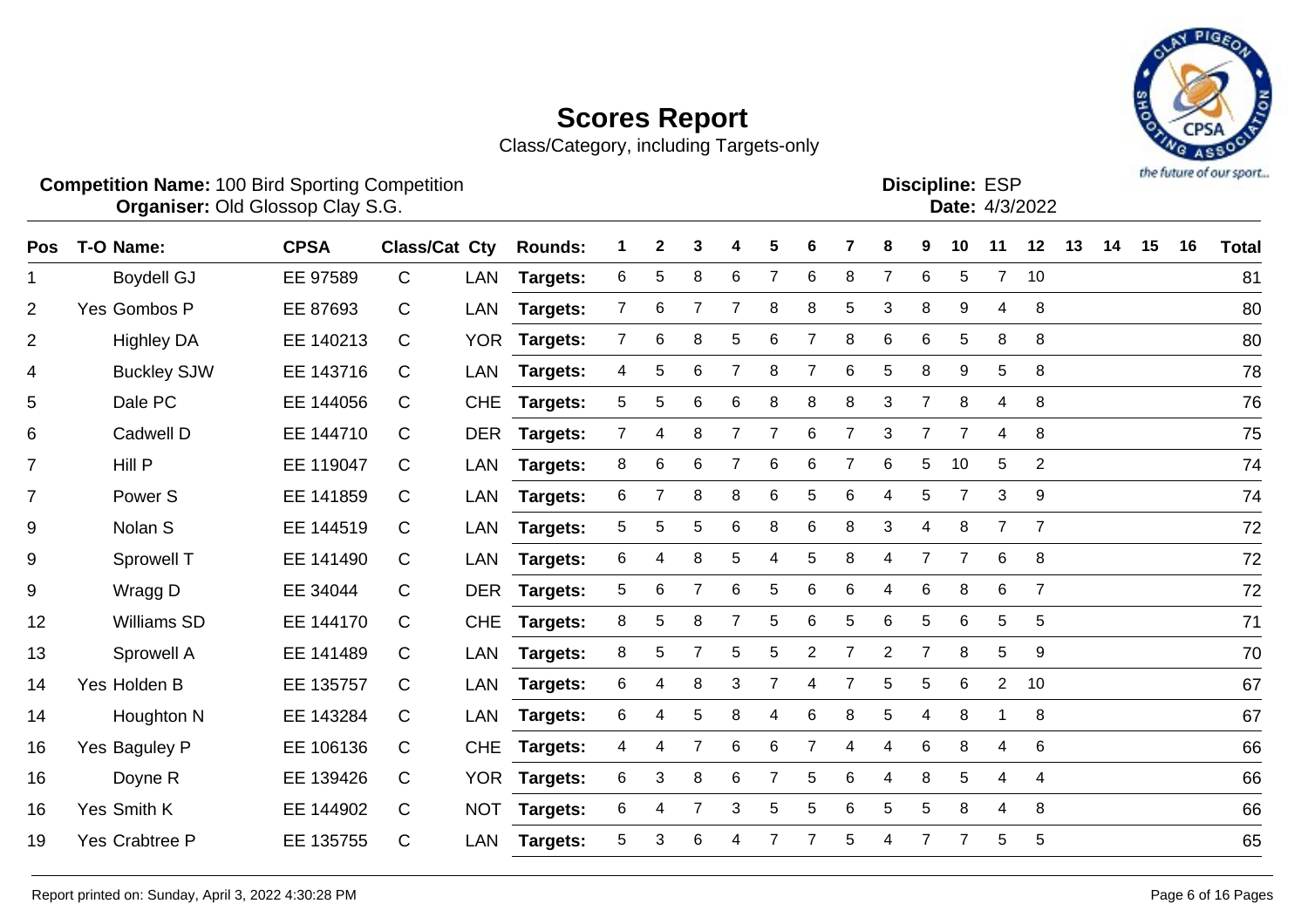

|     | <b>Competition Name: 100 Bird Sporting Competition</b><br>Organiser: Old Glossop Clay S.G. |             |                      |            |                 |   |                |   |   |   |   |                |   |    | <b>Discipline: ESP</b> |    | Date: 4/3/2022 |    |    |    |    | the future of our sport |
|-----|--------------------------------------------------------------------------------------------|-------------|----------------------|------------|-----------------|---|----------------|---|---|---|---|----------------|---|----|------------------------|----|----------------|----|----|----|----|-------------------------|
| Pos | T-O Name:                                                                                  | <b>CPSA</b> | <b>Class/Cat Cty</b> |            | <b>Rounds:</b>  |   | $\mathbf{2}$   | 3 | 4 | 5 | 6 |                | 8 | 9. | 10                     | 11 | 12             | 13 | 14 | 15 | 16 | <b>Total</b>            |
| 20  | Yes Hill G                                                                                 | EE 119048   | C                    | LAN        | <b>Targets:</b> |   | 3              | 5 |   | 4 |   | 3              | 3 | 5. | 8                      | 5  | 5              |    |    |    |    | 62                      |
| 21  | Haworth P                                                                                  | EE 125393   | C                    | LAN        | Targets:        |   | $\overline{2}$ | 6 | 6 | 6 | 4 | 5              | 4 | 4  |                        | 4  | 6              |    |    |    |    | 61                      |
| 21  | <b>Heaford JNT</b>                                                                         | EE 142346   | C                    | <b>CHE</b> | <b>Targets:</b> | 6 | 6              | 6 | 6 | 5 | 3 |                | 3 | 6  | 5                      | 4  | $\overline{4}$ |    |    |    |    | 61                      |
| 23  | Yes Warner G                                                                               | EE 144629   | C                    | LAN        | Targets:        | 4 | 4              | 6 |   | 4 | 5 | 3              | 5 |    | 4                      | 5  | $\overline{4}$ |    |    |    |    | 58                      |
| 24  | <b>Yes Cowman CT</b>                                                                       | EE 143844   | C                    | <b>CUM</b> | Targets:        |   | 4              | 4 | 3 | 6 | 8 | 4              |   |    | 3                      |    | 9              |    |    |    |    | 57                      |
| 24  | Yes Leigh A                                                                                | EE 145619   | C                    | <b>CHE</b> | Targets:        | 5 | 4              | 5 |   | 5 | 3 | $\overline{2}$ | 4 |    | 7                      | 5  | 3              |    |    |    |    | 57                      |
| 26  | Samworth A                                                                                 | EE 142272   | $\mathsf{C}$         | <b>CHE</b> | <b>Targets:</b> | 6 | 6              | 5 |   | 4 | 4 | $\overline{2}$ |   | 5  | 6                      | 3  | -7             |    |    |    |    | 56                      |
| 27  | Yes Gaunt M                                                                                | EE 146336   | C                    | <b>CHE</b> | Targets:        | 8 | 2              |   | 4 | 8 | 7 | $\overline{2}$ | 3 | 3  | 4                      | 3  | $\overline{4}$ |    |    |    |    | 55                      |
| 28  | Yes Corke S                                                                                | EE 141355   | C                    | <b>STA</b> | Targets:        | 6 | 2              |   | 6 | 6 | 4 | 5              | 4 | 5  | 6                      | 2  | $\overline{7}$ |    |    |    |    | 54                      |
| 29  | Yes Redgrave S                                                                             | EE 146485   | $C^*$                | LAN        | <b>Targets:</b> | 3 | 4              |   | 6 | 2 | 3 | 6              |   | 6  | 3                      | 7  | 5              |    |    |    |    | 53                      |
| 30  | Yes Gallagher T                                                                            | EE 140418   | C                    | LAN        | Targets:        | 3 | 3              | 4 | 3 | 6 | 4 | 6              | 5 |    | 4                      |    | $\overline{2}$ |    |    |    |    | 48                      |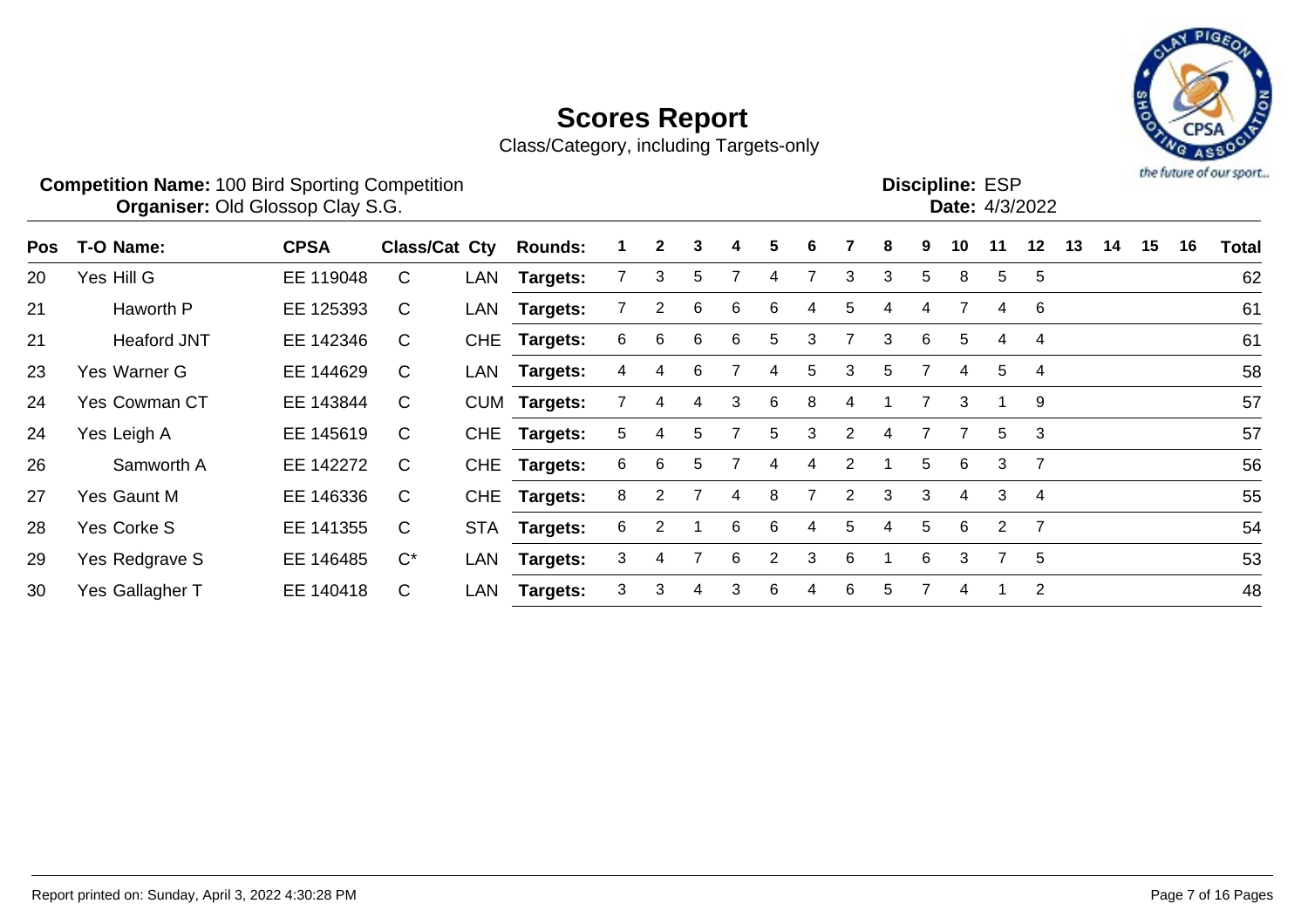

| <b>Competition Name: 100 Bird Sporting Competition</b><br><b>Organiser: Old Glossop Clay S.G.</b> |             |            |                                                                    |  |  |  |  | <b>Discipline: ESP</b> | <b>Date:</b> 4/3/2022 |  |  | the future of our sport |
|---------------------------------------------------------------------------------------------------|-------------|------------|--------------------------------------------------------------------|--|--|--|--|------------------------|-----------------------|--|--|-------------------------|
| Pos T-O Name:                                                                                     | <b>CPSA</b> |            | Class/Cat Cty Rounds: 1 2 3 4 5 6 7 8 9 10 11 12 13 14 15 16 Total |  |  |  |  |                        |                       |  |  |                         |
| Taylor B                                                                                          | EE 144564   | <b>CLT</b> | YOR Targets: 4 5 8 6 6 8 7 6 8 9 6 7                               |  |  |  |  |                        |                       |  |  | 80                      |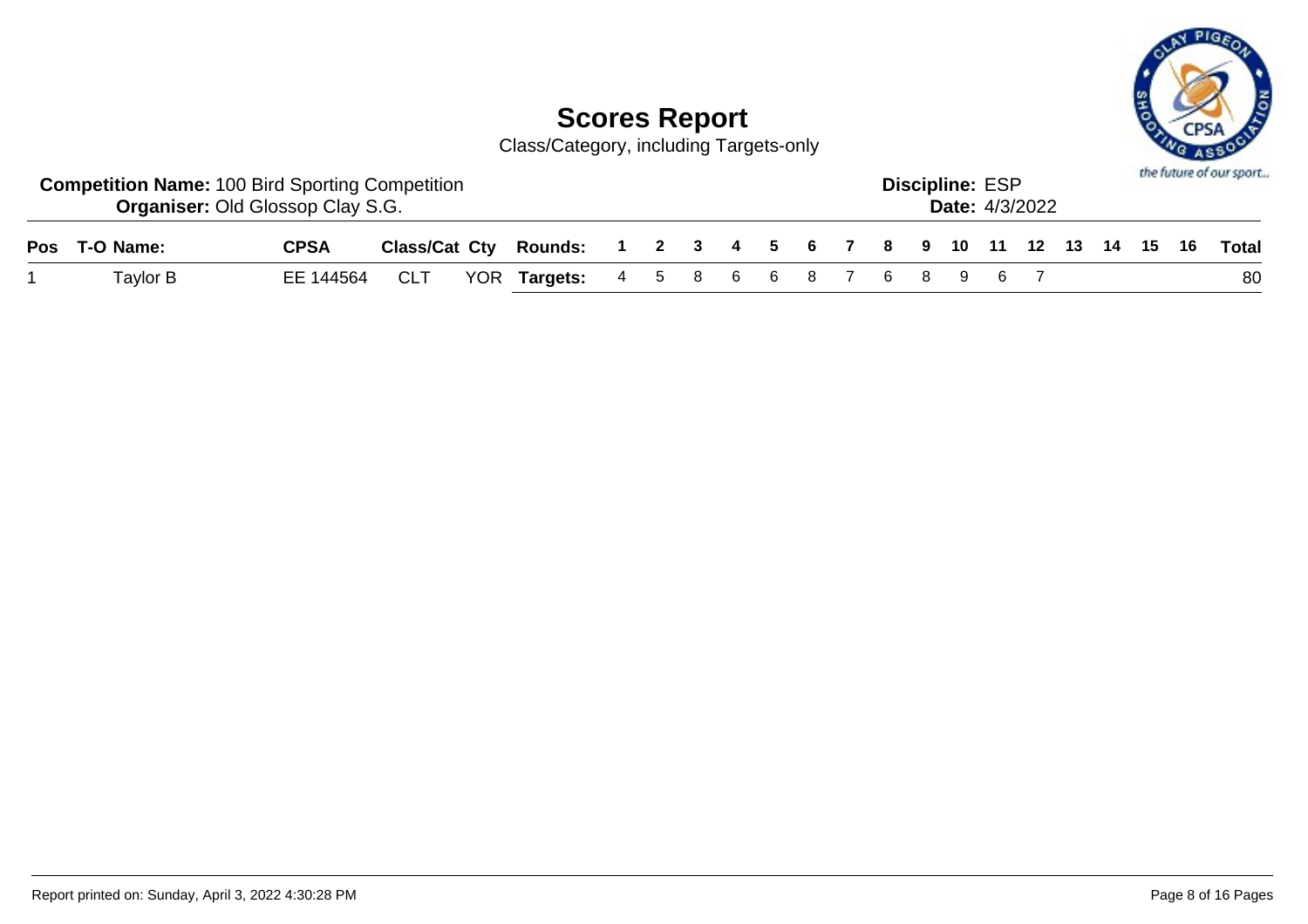

|   | <b>Competition Name: 100 Bird Sporting Competition</b> | <b>Organiser: Old Glossop Clay S.G.</b> |            |                                                           |       |   |    |                         | <b>Discipline: ESP</b> | <b>Date: 4/3/2022</b> |  |      | the future of our sport |
|---|--------------------------------------------------------|-----------------------------------------|------------|-----------------------------------------------------------|-------|---|----|-------------------------|------------------------|-----------------------|--|------|-------------------------|
|   | Pos T-O Name:                                          | <b>CPSA</b>                             |            | Class/Cat Cty Rounds: 1 2 3 4 5 6 7 8 9 10 11 12 13 14 15 |       |   |    |                         |                        |                       |  | - 16 | Total                   |
|   | Earl LA                                                | EE 141076                               | <b>JNR</b> | CHE Targets: 7 5 7 8 7 8 8 6 8 10 6 9                     |       |   |    |                         |                        |                       |  |      | 89                      |
| 2 | Clark ADC                                              | EE 140535                               | <b>JNR</b> | YOR Targets:                                              |       |   |    | 8 8 8 6 8 8 8 5 7 7 7 8 |                        |                       |  |      | 88                      |
| 3 | Peyton T                                               | EE 138100                               | JNR        | YOR Targets:                                              | 5 7 8 | 8 | 67 | 6688                    |                        |                       |  |      | 80                      |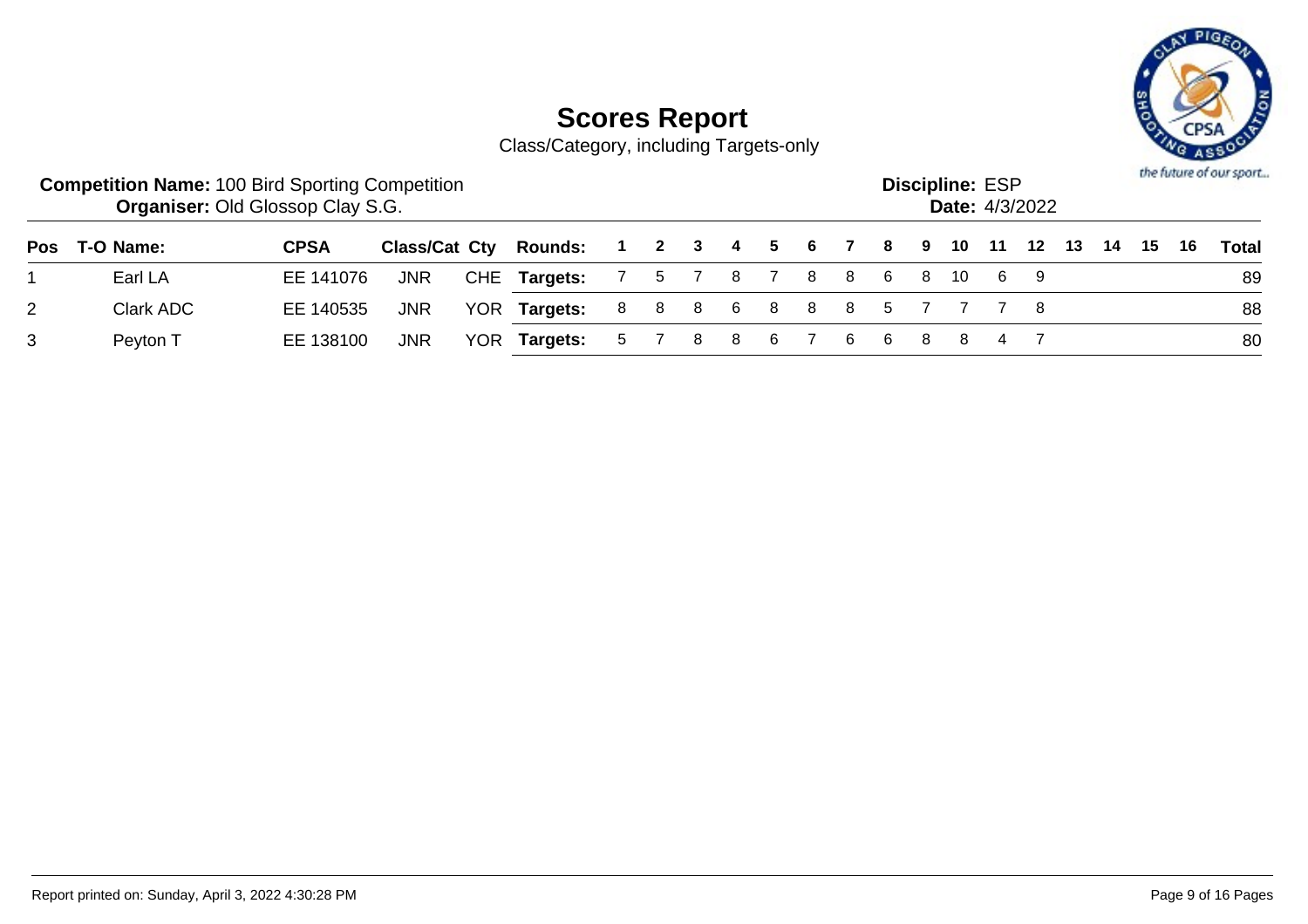

|                |             | <b>Competition Name: 100 Bird Sporting Competition</b><br><b>Organiser: Old Glossop Clay S.G.</b> |               |            |                |   |              |    |   |   |    |   |                      |    | <b>Discipline: ESP</b> |    | Date: 4/3/2022 |    |    |    |    | the future of our sport |
|----------------|-------------|---------------------------------------------------------------------------------------------------|---------------|------------|----------------|---|--------------|----|---|---|----|---|----------------------|----|------------------------|----|----------------|----|----|----|----|-------------------------|
| Pos            | T-O Name:   | <b>CPSA</b>                                                                                       | Class/Cat Cty |            | <b>Rounds:</b> |   | $\mathbf{2}$ | 3  | 4 | 5 | 6  |   | 8                    | 9. | 10                     | 11 | $12 \,$        | 13 | 14 | 15 | 16 | Total                   |
|                | Earl LA     | EE 141076                                                                                         | <b>LDY</b>    |            | CHE Targets:   |   | 5            |    | 8 |   | 8  | 8 | 6                    | 8  | 10                     | 6  | -9             |    |    |    |    | 89                      |
| 2 <sup>1</sup> | Oakley K    | EE 124597                                                                                         | <b>LDY</b>    |            | CHE Targets:   |   | 6            | 6  |   |   |    | 3 | 6                    | 8  |                        | 5  | - 9            |    |    |    |    | 78                      |
| 3              | Sprowell A  | EE 141489                                                                                         | <b>LDY</b>    | LAN        | Targets:       | 8 | 5            |    | 5 | 5 | 2  |   | $\mathbf{2}^{\circ}$ |    | 8                      | 5  | - 9            |    |    |    |    | 70                      |
| 4              | Yes Smith K | EE 144902                                                                                         | LDY           | <b>NOT</b> | Targets:       | 6 | 4            |    | 3 | 5 | 5. | 6 | 5                    | 5  | 8                      | 4  | - 8            |    |    |    |    | 66                      |
| 5              | Yes Hill G  | EE 119048                                                                                         | LDY           | LAN        | Targets:       |   | 3            | 5. |   | 4 |    | 3 | 3                    | 5  | 8                      | 5. | 5              |    |    |    |    | 62                      |
| 6              | Yushina Y   | EE 142115                                                                                         | LDY           | YOR        | Targets:       | 5 | 3            | 6  | 5 | 6 | 6  | 2 | $\Omega$             | 8  |                        | 4  | 4              |    |    |    |    | 56                      |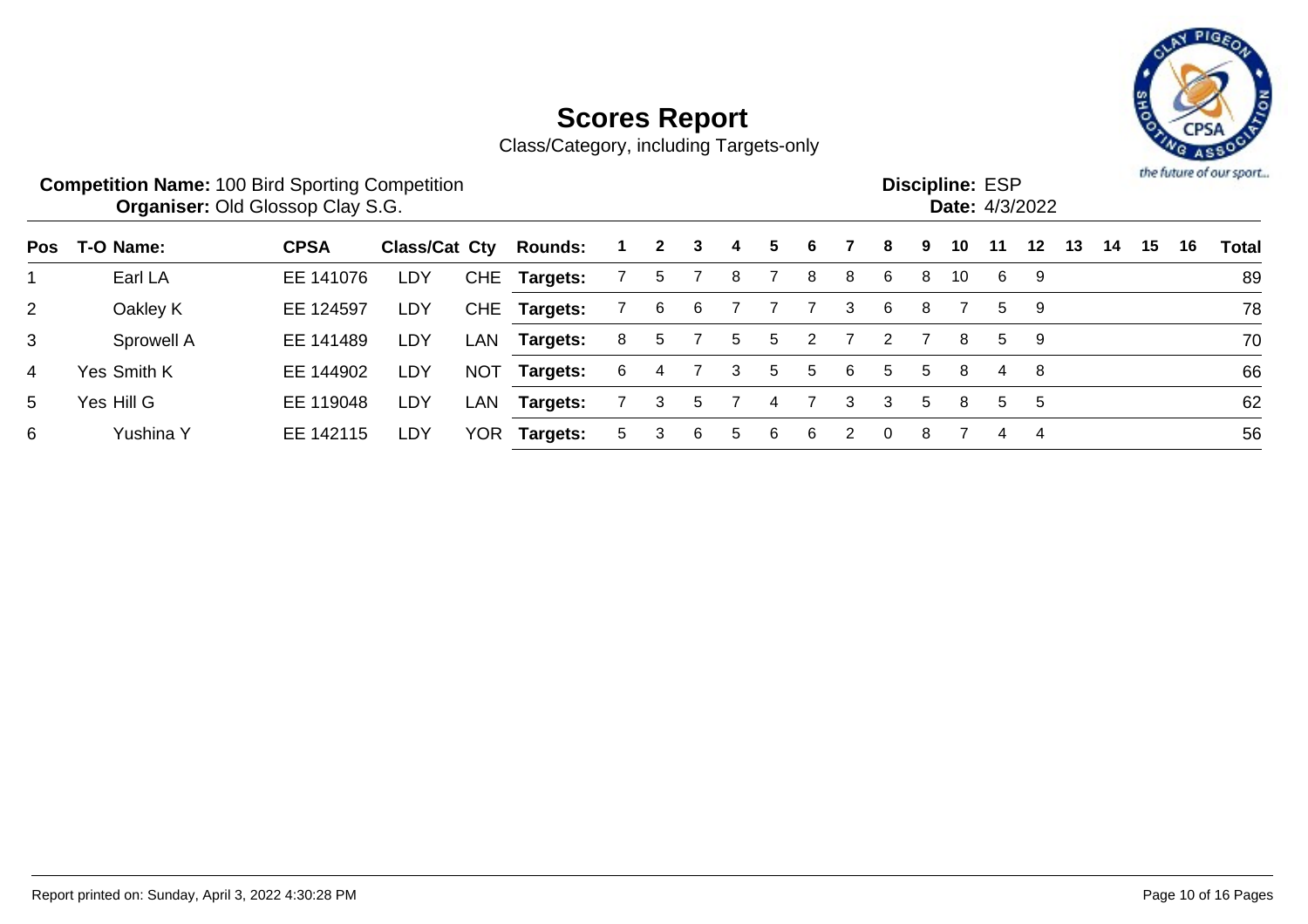

|                | <b>Competition Name: 100 Bird Sporting Competition</b><br>Organiser: Old Glossop Clay S.G. |                |                      |            |                |                |                |                |                |                |                |                |                | <b>Discipline: ESP</b><br>Date: 4/3/2022 |                |                 |                |    |    | 2.AOS | the future of our sport |              |
|----------------|--------------------------------------------------------------------------------------------|----------------|----------------------|------------|----------------|----------------|----------------|----------------|----------------|----------------|----------------|----------------|----------------|------------------------------------------|----------------|-----------------|----------------|----|----|-------|-------------------------|--------------|
| <b>Pos</b>     | T-O Name:                                                                                  | <b>CPSA</b>    | <b>Class/Cat Cty</b> |            | <b>Rounds:</b> | 1              | $\mathbf 2$    | 3              | Δ              | 5              | 6              | 7              | 8              | 9                                        | 10             | 11              | 12             | 13 | 14 | 15    | 16                      | <b>Total</b> |
|                | Davies GN                                                                                  | <b>WW 1033</b> | <b>SNR</b>           |            | WDB Targets:   | 8              | 8              | 8              | 7              | 7              | 8              | 8              | 8              | 8                                        | 9              | 8               | 9              |    |    |       |                         | 96           |
| $\overline{2}$ | Bowling J                                                                                  | EE 122428      | <b>SNR</b>           | LAN        | Targets:       | $\overline{7}$ | 8              | $\overline{7}$ | 8              | 8              | 8              | 8              | $\overline{7}$ | $\overline{7}$                           | 9              | 8               | 10             |    |    |       |                         | 95           |
| 3              | Hampson D                                                                                  | EE 139404      | <b>SNR</b>           | <b>LAN</b> | Targets:       | 8              | 8              | 8              | 7              | 7              | 8              | 6              | 7              | 8                                        | 9              | $\overline{7}$  | 10             |    |    |       |                         | 93           |
| 3              | Sutton D                                                                                   | EE 138882      | <b>SNR</b>           | <b>CHE</b> | Targets:       | $\overline{7}$ | 5              | $\overline{7}$ | $\overline{7}$ | 8              | 8              | 7              | 8              | 8                                        | 10             | 8               | 10             |    |    |       |                         | 93           |
| 3              | Wilkinson J                                                                                | EE 143109      | <b>SNR</b>           | <b>LAN</b> | Targets:       | 8              | 8              | 8              |                | 8              | 7              | 7              | 6              | 8                                        | 8              | 8               | 10             |    |    |       |                         | 93           |
| 6              | Heron A                                                                                    | EE 127810      | <b>SNR</b>           | <b>LAN</b> | Targets:       | 8              | 8              | 8              | 8              | 8              | $\overline{7}$ | 8              | 4              | $\overline{7}$                           | 9              | $\overline{7}$  | 10             |    |    |       |                         | 92           |
| 6              | <b>Miller TW</b>                                                                           | EE 116766      | <b>SNR</b>           | <b>DER</b> | Targets:       | 8              | 5              | $\overline{7}$ | 8              | 8              | 6              | 8              | 8              | 8                                        | 10             | $\overline{7}$  | 9              |    |    |       |                         | 92           |
| 8              | Yes Walker DI                                                                              | EE 118087      | <b>SNR</b>           |            | MER Targets:   | 8              | 8              | 5              | 7              | 8              | 8              | $\overline{7}$ | $\overline{7}$ | 8                                        | 9              | 8               | 8              |    |    |       |                         | 91           |
| 8              | Williams L                                                                                 | EE 138183      | <b>SNR</b>           | <b>CHE</b> | Targets:       | $\mathbf{7}$   | 7              | 8              | 8              | 8              | 8              | 8              | 6              | $\overline{7}$                           | 8              | $\overline{7}$  | 9              |    |    |       |                         | 91           |
| 10             | <b>Bridges JCJ</b>                                                                         | EE 122460      | <b>SNR</b>           | LAN        | Targets:       | 7              | 6              | 8              | 8              | 8              | 8              | 8              | 5              | 8                                        | 9              | 5               | 10             |    |    |       |                         | 90           |
| 10             | Oakley M                                                                                   | EE 124615      | <b>SNR</b>           | <b>CHE</b> | Targets:       | $\overline{7}$ | 5              | 8              | 8              | 8              | 7              | 8              | 8              | 8                                        | $\overline{7}$ | 7               | 9              |    |    |       |                         | 90           |
| 12             | Dale M                                                                                     | EE 119357      | <b>SNR</b>           | <b>CHE</b> | Targets:       | 8              | 6              | 6              | 8              | $\overline{7}$ | 7              | 8              | $\overline{7}$ | 8                                        | 10             | 5               | 9              |    |    |       |                         | 89           |
| 12             | Hunt B                                                                                     | EE 141877      | <b>SNR</b>           | <b>NOT</b> | Targets:       | $\overline{7}$ | 7              | 8              | 8              | 6              | $\overline{7}$ | 8              | 5              | $\overline{7}$                           | 9              | 7 <sup>7</sup>  | 10             |    |    |       |                         | 89           |
| 12             | Ibbotson P                                                                                 | EE 115332      | <b>SNR</b>           | <b>LAN</b> | Targets:       | 8              | $\overline{7}$ | 8              | 8              | $\overline{7}$ | 8              | 8              | 6              | $\overline{7}$                           | 7              | $\overline{7}$  | 8              |    |    |       |                         | 89           |
| 12             | Mather J                                                                                   | EE 132146      | <b>SNR</b>           | <b>LAN</b> | Targets:       | 6              | 6              | 8              | $\overline{7}$ | 8              | 7              | 8              | 8              | $\overline{7}$                           | 9              | 5               | 10             |    |    |       |                         | 89           |
| 16             | <b>Fulford PN</b>                                                                          | EE 144350      | <b>SNR</b>           | <b>YOR</b> | Targets:       | 6              | 4              | 8              | 8              | 8              | 8              | 8              | 6              | $\overline{7}$                           | 8              | $7^{\circ}$     | 10             |    |    |       |                         | 88           |
| 16             | Hardy J                                                                                    | EE 134215      | <b>SNR</b>           |            | YOR Targets:   | 5              | 8              | 8              | 7              | 8              | 6              | 7              | 7              | 8                                        | 9              | $6\phantom{1}6$ | 9              |    |    |       |                         | 88           |
| 18             | Evans S                                                                                    | <b>WW 155</b>  | <b>SNR</b>           |            | WDB Targets:   | 8              | 6              | 7              |                | 7              | 8              | 8              | 6              | 8                                        | 9              | $\overline{4}$  | 9              |    |    |       |                         | 87           |
| 19             | Davies G                                                                                   | EE 140600      | <b>SNR</b>           | DER        | Targets:       | 8              | 8              | 7              | 6              | 7              | 7              | 7              | 6              | 8                                        | 8              | 7               | $\overline{7}$ |    |    |       |                         | 86           |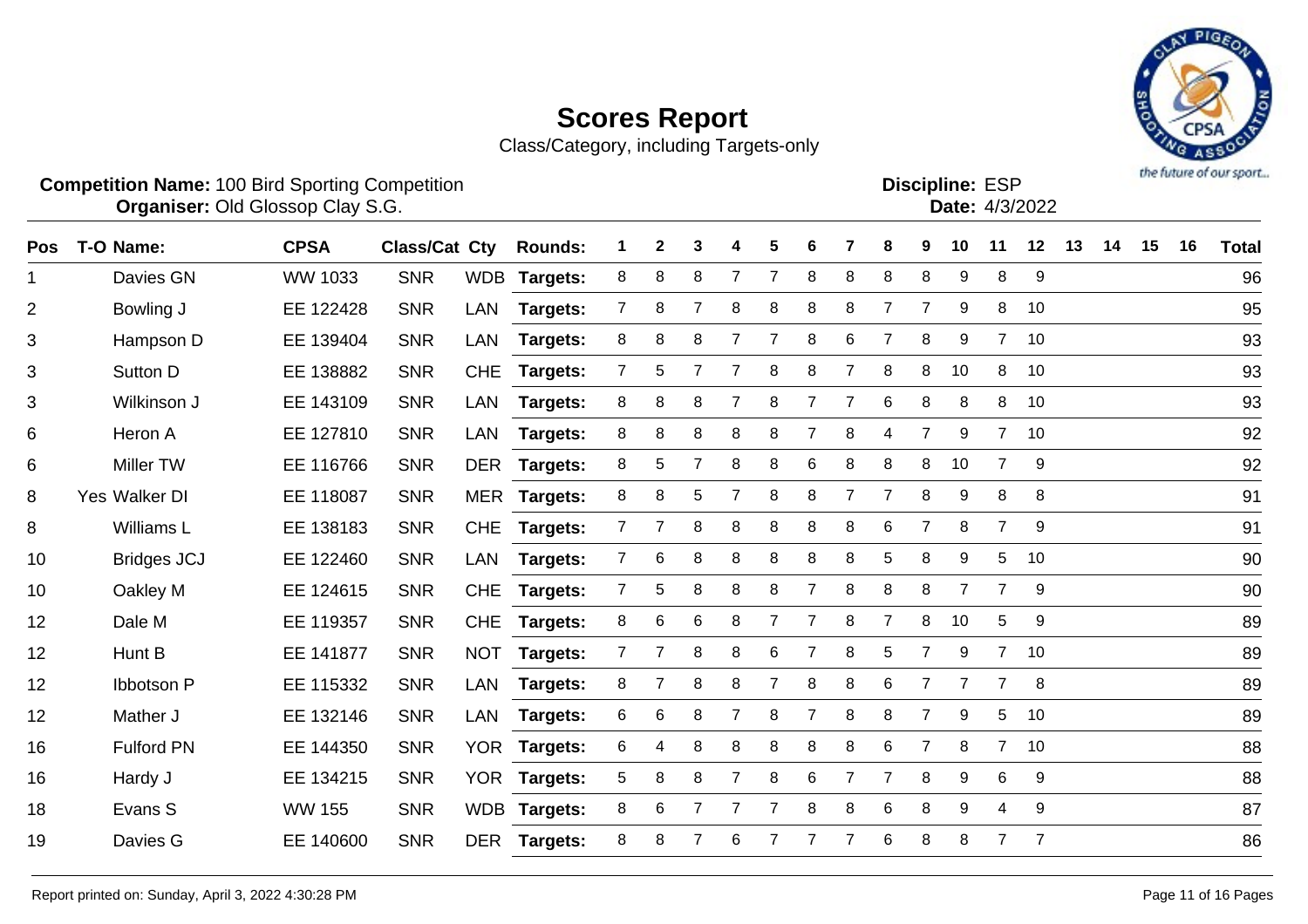

|     |                    | <b>Competition Name: 100 Bird Sporting Competition</b><br><b>Organiser: Old Glossop Clay S.G.</b> |                      |            |                |   |                |                |                |                |                |                |                |                | <b>Discipline: ESP</b><br>Date: 4/3/2022 |                | the future of our sport |    |    |    |    |              |
|-----|--------------------|---------------------------------------------------------------------------------------------------|----------------------|------------|----------------|---|----------------|----------------|----------------|----------------|----------------|----------------|----------------|----------------|------------------------------------------|----------------|-------------------------|----|----|----|----|--------------|
| Pos | T-O Name:          | <b>CPSA</b>                                                                                       | <b>Class/Cat Cty</b> |            | <b>Rounds:</b> |   | 2              | 3              | 4              | 5              | 6              | 7              | 8              | 9              | 10                                       | 11             | 12                      | 13 | 14 | 15 | 16 | <b>Total</b> |
| 19  | <b>Farmer GP</b>   | EE 135574                                                                                         | <b>SNR</b>           | LAN        | Targets:       | 7 | 5              | 8              | 5              | 4              | 8              | 8              | $\overline{7}$ | 8              | 8                                        | 8              | 10                      |    |    |    |    | 86           |
| 21  | <b>Barnes AC</b>   | EE 119611                                                                                         | <b>SNR</b>           | <b>DER</b> | Targets:       | 4 | $\overline{7}$ | 7              | 8              | $\overline{7}$ | 8              | $\,6$          | 6              | 7              | 9                                        | $\overline{7}$ | 9                       |    |    |    |    | 85           |
| 21  | Davies JM          | <b>WW 2867</b>                                                                                    | <b>SNR</b>           | <b>WDB</b> | Targets:       | 8 | 7              | 8              | 6              | $\overline{7}$ | 8              | 7              | 6              | 7              | 8                                        | $\overline{4}$ | 9                       |    |    |    |    | 85           |
| 21  | Hunt <sub>R</sub>  | EE 104094                                                                                         | <b>SNR</b>           | <b>DER</b> | Targets:       | 7 | 7              | 8              | 6              | $\overline{7}$ | 8              | 8              | 4              | 8              | 8                                        | 5              | 9                       |    |    |    |    | 85           |
| 21  | Porter DC          | EE 139837                                                                                         | <b>SNR</b>           | LAN        | Targets:       | 7 | 6              | 8              | 8              | 6              | $\overline{7}$ | 6              | 6              | 8              | $\overline{7}$                           | 6              | 10                      |    |    |    |    | 85           |
| 25  | <b>Collinson G</b> | EE 139015                                                                                         | <b>SNR</b>           | <b>LAN</b> | Targets:       | 8 | 5              | 8              | 8              | 6              | $\overline{7}$ | 8              | 5              | 8              | 9                                        | 5              | 6                       |    |    |    |    | 83           |
| 25  | Pantlin M          | EE 140003                                                                                         | <b>SNR</b>           | <b>LAN</b> | Targets:       | 8 | 8              | 6              | 6              | 6              | 7              | 8              | 6              | 7              | 5                                        | 7              | 9                       |    |    |    |    | 83           |
| 27  | <b>Gration RD</b>  | EE 142300                                                                                         | <b>SNR</b>           | <b>YOR</b> | Targets:       | 8 | 5              | 7              | 7              | $\overline{7}$ | 7              | 7              | 5              | 5              | 9                                        | 5              | 10                      |    |    |    |    | 82           |
| 28  | Mumby R            | EE 133278                                                                                         | <b>SNR</b>           | <b>LIN</b> | Targets:       | 8 | 2              | $\overline{7}$ | 8              | 5              | 7              | 8              | 5              | 8              | 9                                        | 4              | 10                      |    |    |    |    | 81           |
| 28  | Newton I           | EE 141122                                                                                         | <b>SNR</b>           | <b>LAN</b> | Targets:       | 8 | 6              | 7              | $\overline{7}$ | $\overline{7}$ | 5              | $\overline{7}$ | 7              | 8              | 5                                        | $\overline{7}$ | $\overline{7}$          |    |    |    |    | 81           |
| 28  | Wilkinson J        | EE 143108                                                                                         | <b>SNR</b>           | <b>LAN</b> | Targets:       | 7 | 6              | 8              | 6              | 6              | 7              | 6              | 4              | 6              | 8                                        | 8              | 9                       |    |    |    |    | 81           |
| 31  | Yes Gombos P       | EE 87693                                                                                          | <b>SNR</b>           | LAN        | Targets:       | 7 | 6              | 7              | 7              | 8              | 8              | 5              | 3              | 8              | 9                                        | 4              | 8                       |    |    |    |    | 80           |
| 31  | Hickman J          | EE 99943                                                                                          | <b>SNR</b>           | LEI        | Targets:       | 8 | 5              | 8              | 8              | 4              | 8              | 8              | 6              | 7              | $\overline{7}$                           | 3              | 8                       |    |    |    |    | 80           |
| 31  | <b>Highley DA</b>  | EE 140213                                                                                         | <b>SNR</b>           | <b>YOR</b> | Targets:       | 7 | 6              | 8              | 5              | 6              | $\overline{7}$ | 8              | 6              | 6              | 5                                        | 8              | 8                       |    |    |    |    | 80           |
| 34  | <b>Barnes NJ</b>   | EE 119618                                                                                         | <b>SNR</b>           | <b>DER</b> | Targets:       | 5 | 6              | 7              | 6              | 8              | 8              | 7              | 5              | $\overline{7}$ | 8                                        | 2              | 9                       |    |    |    |    | 78           |
| 34  | <b>Brown A</b>     | EE 140993                                                                                         | <b>SNR</b>           | <b>DER</b> | Targets:       | 8 | 3              | 8              | 8              | 6              | 6              | 7              | 6              | 6              | 8                                        | 4              | 8                       |    |    |    |    | 78           |
| 34  | <b>Buckley SJW</b> | EE 143716                                                                                         | <b>SNR</b>           | LAN        | Targets:       | 4 | 5              | 6              | $\overline{7}$ | 8              | $\overline{7}$ | 6              | 5              | 8              | 9                                        | 5              | 8                       |    |    |    |    | 78           |
| 34  | Yes Holding ST     | EE 142680                                                                                         | <b>SNR</b>           | <b>CHE</b> | Targets:       | 4 | 8              | 6              |                | 6              | 5              | 8              | 6              | 5              | 9                                        | $\overline{7}$ | $\overline{7}$          |    |    |    |    | 78           |
| 34  | Jowle DR           | EE 140596                                                                                         | <b>SNR</b>           | <b>CHE</b> | Targets:       | 6 | 3              | 8              | 8              | 5              | 5              | 6              | 4              | $\overline{7}$ | 8                                        | 8              | 10                      |    |    |    |    | 78           |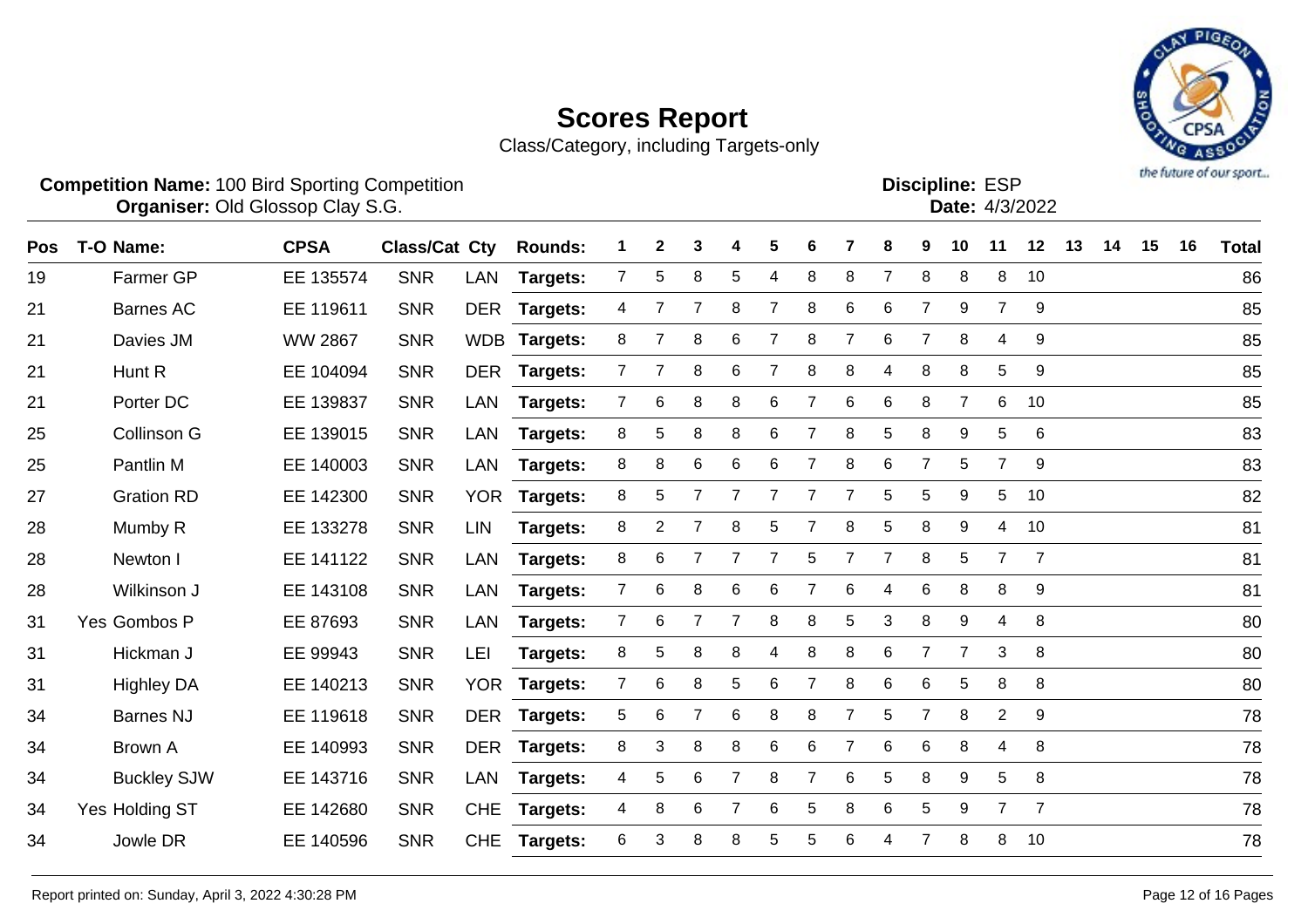

|     | <b>Competition Name: 100 Bird Sporting Competition</b><br><b>Organiser: Old Glossop Clay S.G.</b> |             |                      |            |                |                |                |   |                |                |   |   |                |                | <b>Discipline: ESP</b><br>Date: 4/3/2022 |                       |                |    |    |    |    | the future of our sport. |
|-----|---------------------------------------------------------------------------------------------------|-------------|----------------------|------------|----------------|----------------|----------------|---|----------------|----------------|---|---|----------------|----------------|------------------------------------------|-----------------------|----------------|----|----|----|----|--------------------------|
| Pos | T-O Name:                                                                                         | <b>CPSA</b> | <b>Class/Cat Cty</b> |            | <b>Rounds:</b> |                | 2              | 3 | 4              | 5              | 6 |   | 8              | 9              | 10                                       | 11                    | 12             | 13 | 14 | 15 | 16 | <b>Total</b>             |
| 39  | Earl AM                                                                                           | EE 141075   | <b>SNR</b>           | <b>CHE</b> | Targets:       | 8              | 5              | 7 | 6              | 4              | 6 | 6 | 3              | 6              | 9                                        | $7\overline{ }$       | 10             |    |    |    |    | 77                       |
| 40  | Dale PC                                                                                           | EE 144056   | <b>SNR</b>           | <b>CHE</b> | Targets:       | 5              | 5              | 6 | 6              | 8              | 8 | 8 | 3              | $\overline{7}$ | 8                                        | 4                     | 8              |    |    |    |    | 76                       |
| 40  | Yes Dixon AL                                                                                      | EE 123921   | <b>SNR</b>           | <b>DER</b> | Targets:       | 8              | 4              | 7 | 6              | 6              | 7 | 6 | $\overline{2}$ | 7              | $\overline{7}$                           | $\overline{7}$        | 9              |    |    |    |    | 76                       |
| 40  | <b>Richardson NR</b>                                                                              | EE 140516   | <b>SNR</b>           | <b>YOR</b> | Targets:       | 6              | 6              | 8 | 5              | 8              | 4 | 7 | 6              | 6              | 6                                        | $\overline{7}$        | 7              |    |    |    |    | 76                       |
| 40  | <b>Tickle C</b>                                                                                   | EE 142524   | <b>SNR</b>           | <b>LAN</b> | Targets:       | 5              | 8              | 6 | 4              | 8              | 7 | 5 | 3              | $\overline{7}$ | $\overline{7}$                           | 7                     | 9              |    |    |    |    | 76                       |
| 44  | Cadwell D                                                                                         | EE 144710   | <b>SNR</b>           | <b>DER</b> | Targets:       | $\overline{7}$ | 4              | 8 | 7              | 7              | 6 | 7 | 3              | 7              | 7                                        | 4                     | 8              |    |    |    |    | 75                       |
| 44  | Jones A                                                                                           | EE 113535   | <b>SNR</b>           | WAL        | Targets:       |                | 8              | 4 | $\overline{7}$ | 3              | 7 | 8 | 6              | $\overline{7}$ | 9                                        | 6                     | 9              |    |    |    |    | 75                       |
| 46  | Platts DA                                                                                         | EE 145193   | <b>SNR</b>           | <b>DER</b> | Targets:       | 6              | $\overline{2}$ | 8 | 8              | 5              | 8 | 6 | 5              | 8              | 6                                        | 4                     | 8              |    |    |    |    | 74                       |
| 46  | Power <sub>S</sub>                                                                                | EE 141859   | <b>SNR</b>           | LAN        | Targets:       | 6              | 7              | 8 | 8              | 6              | 5 | 6 | 4              | $\sqrt{5}$     | $\overline{7}$                           | 3                     | 9              |    |    |    |    | 74                       |
| 48  | Yes Haley M                                                                                       | EE 122716   | <b>SNR</b>           | <b>CHE</b> | Targets:       | $\overline{7}$ | 3              | 7 | 6              | 6              | 5 | 6 | 6              | 7              | $\overline{7}$                           | 7                     | 6              |    |    |    |    | 73                       |
| 49  | Nolan <sub>S</sub>                                                                                | EE 144519   | <b>SNR</b>           | <b>LAN</b> | Targets:       | 5              | 5              | 5 | 6              | 8              | 6 | 8 | 3              | 4              | 8                                        | $\overline{7}$        | $\overline{7}$ |    |    |    |    | 72                       |
| 49  | Sprowell T                                                                                        | EE 141490   | <b>SNR</b>           | <b>LAN</b> | Targets:       | 6              | 4              | 8 | 5              | 4              | 5 | 8 | 4              | 7              | $\overline{7}$                           | 6                     | 8              |    |    |    |    | 72                       |
| 49  | Wilson P                                                                                          | EE 138911   | <b>SNR</b>           | LAN        | Targets:       | 6              | 5              | 6 | 6              | 5              | 6 | 7 | $\overline{7}$ | 4              | 6                                        | 5                     | 9              |    |    |    |    | 72                       |
| 52  | <b>Williams SD</b>                                                                                | EE 144170   | <b>SNR</b>           | <b>CHE</b> | Targets:       | 8              | 5              | 8 | $\overline{7}$ | 5              | 6 | 5 | 6              | 5              | 6                                        | 5                     | 5              |    |    |    |    | 71                       |
| 53  | Yes Holden B                                                                                      | EE 135757   | <b>SNR</b>           | <b>LAN</b> | Targets:       | 6              | 4              | 8 | 3              | 7              | 4 | 7 | 5              | $\overline{5}$ | $6\phantom{1}6$                          | $\mathbf{2}^{\prime}$ | 10             |    |    |    |    | 67                       |
| 53  | Houghton N                                                                                        | EE 143284   | <b>SNR</b>           | <b>LAN</b> | Targets:       | 6              | 4              | 5 | 8              | 4              | 6 | 8 | 5              | 4              | 8                                        | -1                    | 8              |    |    |    |    | 67                       |
| 55  | Doyne R                                                                                           | EE 139426   | <b>SNR</b>           | <b>YOR</b> | Targets:       | 6              | 3              | 8 | 6              | $\overline{7}$ | 5 | 6 | 4              | 8              | 5                                        | 4                     | 4              |    |    |    |    | 66                       |
| 56  | Yes Crabtree P                                                                                    | EE 135755   | <b>SNR</b>           | <b>LAN</b> | Targets:       | 5              | 3              | 6 | 4              | 7              | 7 | 5 | 4              | 7              | 7                                        | 5                     | 5              |    |    |    |    | 65                       |
| 57  | Haworth P                                                                                         | EE 125393   | <b>SNR</b>           | <b>LAN</b> | Targets:       | 7              | 2              | 6 | 6              | 6              | 4 | 5 | 4              | 4              | 7                                        | 4                     | 6              |    |    |    |    | 61                       |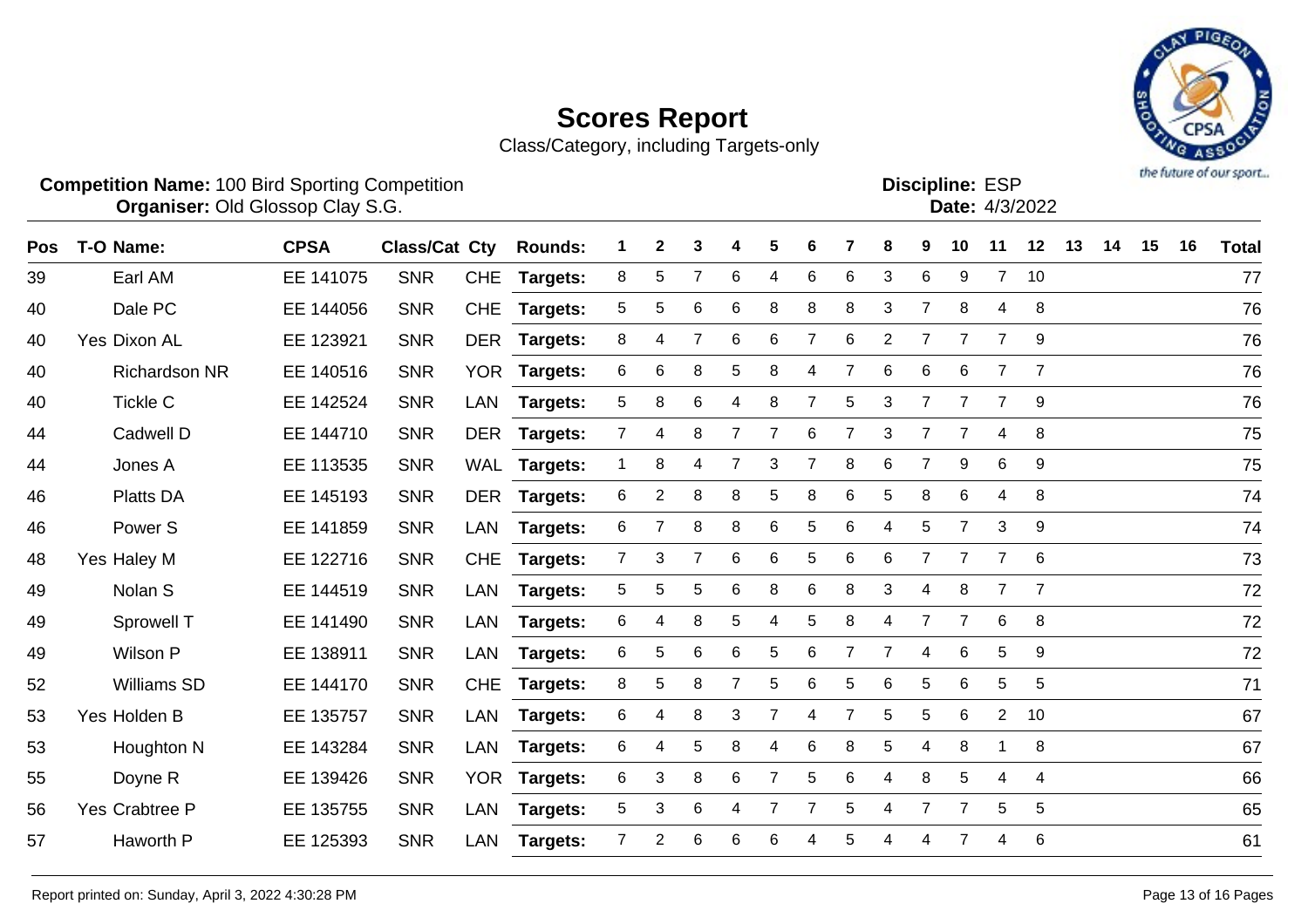

|    | <b>Competition Name: 100 Bird Sporting Competition</b><br><b>Organiser: Old Glossop Clay S.G.</b> |             |                      |            |                |    |              |   |    |    |   |   |   |   | <b>Discipline: ESP</b> |    | Date: 4/3/2022 |    |    |    |    | the future of our sport |
|----|---------------------------------------------------------------------------------------------------|-------------|----------------------|------------|----------------|----|--------------|---|----|----|---|---|---|---|------------------------|----|----------------|----|----|----|----|-------------------------|
|    | Pos T-O Name:                                                                                     | <b>CPSA</b> | <b>Class/Cat Cty</b> |            | <b>Rounds:</b> |    | $\mathbf{2}$ | 3 | 4  | 5. | 6 |   | 8 | 9 | 10                     | 11 | 12             | 13 | 14 | 15 | 16 | Total                   |
| 57 | <b>Heaford JNT</b>                                                                                | EE 142346   | <b>SNR</b>           |            | CHE Targets:   | 6  | -6           | 6 | -6 | 5. | 3 |   | 3 | 6 | 5                      | 4  | -4             |    |    |    |    | 61                      |
| 59 | Samworth A                                                                                        | EE 142272   | <b>SNR</b>           |            | CHE Targets:   | -6 | 6            | 5 |    | 4  | 4 |   |   | 5 | 6                      | 3  |                |    |    |    |    | 56                      |
| 60 | Yes Gaunt M                                                                                       | EE 146336   | <b>SNR</b>           |            | CHE Targets:   | -8 | 2            |   | 4  | 8  |   | 2 | 3 | 3 | 4                      |    | $\overline{4}$ |    |    |    |    | 55                      |
| 61 | Yes Corke S                                                                                       | EE 141355   | <b>SNR</b>           | <b>STA</b> | Targets:       | 6  | 2            |   | 6  | 6  | 4 | 5 | 4 | 5 | 6                      | -2 |                |    |    |    |    | 54                      |
| 62 | Yes Redgrave S                                                                                    | EE 146485   | <b>SNR</b>           | LAN        | Targets:       | 3  | 4            |   | 6  | 2  | 3 | 6 |   | 6 | 3                      |    | -5             |    |    |    |    | 53                      |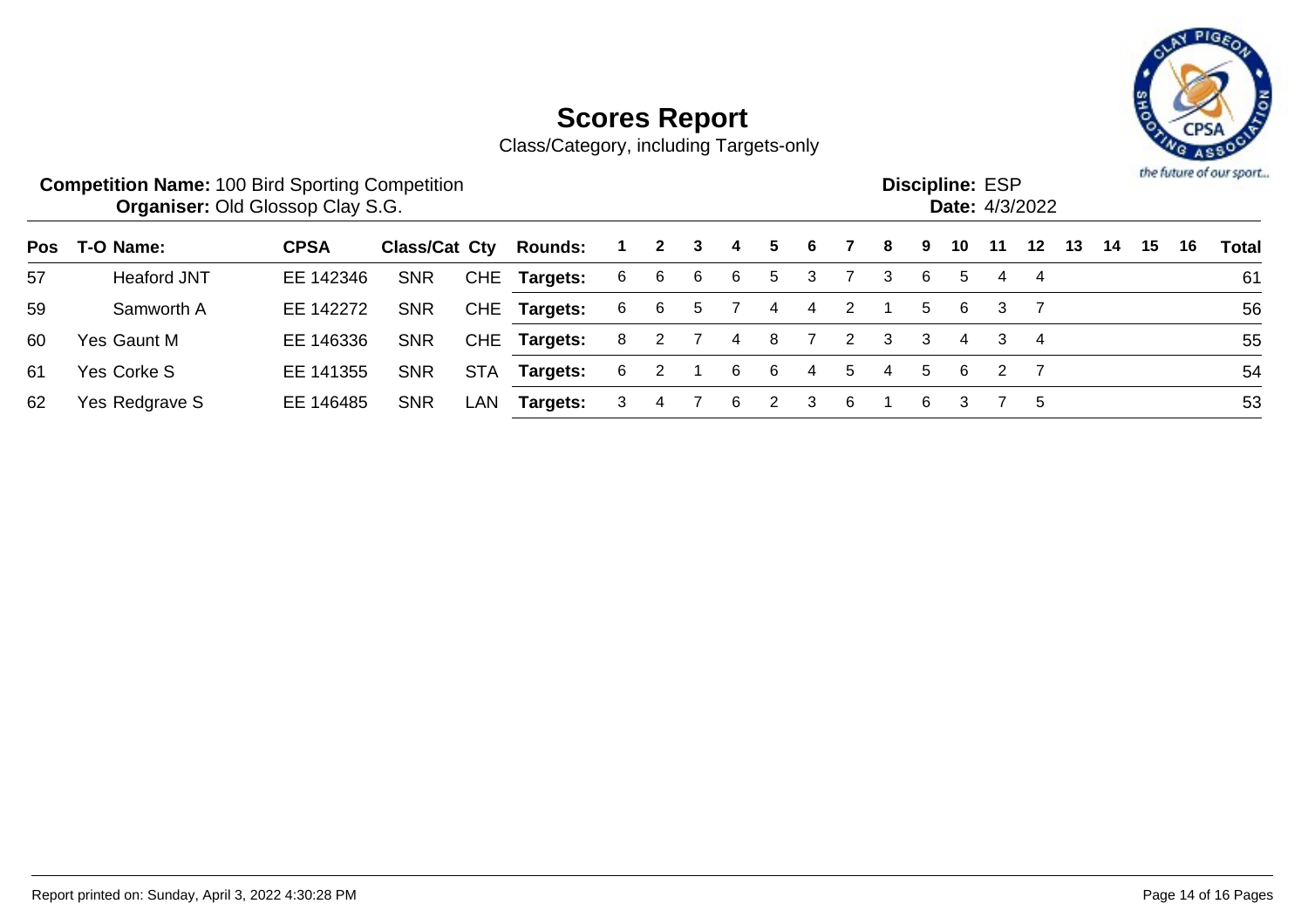

|                |                    | <b>Competition Name: 100 Bird Sporting Competition</b><br><b>Organiser: Old Glossop Clay S.G.</b> |                      |            |                 |                |                |                |                |                |                |   |                |                |                | <b>Discipline: ESP</b><br>Date: 4/3/2022 |                | the future of our sport |    |    |    |              |
|----------------|--------------------|---------------------------------------------------------------------------------------------------|----------------------|------------|-----------------|----------------|----------------|----------------|----------------|----------------|----------------|---|----------------|----------------|----------------|------------------------------------------|----------------|-------------------------|----|----|----|--------------|
| <b>Pos</b>     | T-O Name:          | <b>CPSA</b>                                                                                       | <b>Class/Cat Cty</b> |            | <b>Rounds:</b>  |                | $\mathbf{2}$   | 3              | Δ              | 5              | 6              |   | 8              | 9              | 10             | 11                                       | 12             | 13                      | 14 | 15 | 16 | <b>Total</b> |
| 1              | Stirzaker G        | EE 1952                                                                                           | <b>VET</b>           | LAN        | <b>Targets:</b> | 8              | 7              | 8              | 8              | 8              | $\overline{7}$ | 8 | 6              | 8              | 9              | 8                                        | 9              |                         |    |    |    | 94           |
| $\overline{2}$ | Yes Stubbs I       | EE 123741                                                                                         | <b>VET</b>           | <b>CHE</b> | Targets:        | 8              | $\overline{7}$ | 8              | 8              | $\overline{7}$ | 8              | 7 | 4              | 8              | $\bf 8$        | 8                                        | 10             |                         |    |    |    | 91           |
| 3              | Dumelow D          | EE 104983                                                                                         | <b>VET</b>           | <b>DER</b> | Targets:        | 6              | 7              | 8              | 7              | 8              | 7              | 8 | 5              | 8              | 9              | $7^{\circ}$                              | 10             |                         |    |    |    | 90           |
| 3              | Waterman N         | EE 83554                                                                                          | <b>VET</b>           | <b>CHE</b> | Targets:        | 8              | 6              | 5              | 8              | 8              | 8              | 8 | 5              | 8              | 9              | $\overline{7}$                           | 10             |                         |    |    |    | 90           |
| 5              | Yes Thompson B     | EE 85282                                                                                          | <b>VET</b>           |            | YOR Targets:    | 8              | 7              | 8              | 8              | 6              | 8              | 5 | 6              | 8              | 9              | $\overline{7}$                           | 9              |                         |    |    |    | 89           |
| 6              | <b>Boydell GJ</b>  | EE 97589                                                                                          | <b>VET</b>           | <b>LAN</b> | Targets:        | 6              | 5              | 8              | 6              | $\overline{7}$ | 6              | 8 | $\overline{7}$ | 6              | 5              | $\overline{7}$                           | 10             |                         |    |    |    | 81           |
| $\overline{7}$ | Yes Bate P         | EE 85393                                                                                          | <b>VET</b>           | <b>DER</b> | Targets:        | 8              | 4              | 8              | 7              | $\overline{7}$ | $\overline{7}$ | 8 | 4              | 5              | 8              | 6                                        | 8              |                         |    |    |    | 80           |
| $\overline{7}$ | Gallagher J        | EE 107984                                                                                         | <b>VET</b>           | LAN        | Targets:        | 6              | 8              | $\overline{7}$ | $\overline{7}$ | 6              | 5              | 4 | $\overline{7}$ | 8              | $\overline{7}$ | $\overline{7}$                           | 8              |                         |    |    |    | 80           |
| 9              | Ferguson R         | EE 106176                                                                                         | <b>VET</b>           | <b>CHE</b> | Targets:        | 8              | 5              | 6              | 7              | 4              | $\overline{7}$ | 6 | 6              | 8              | 8              | 5                                        | 9              |                         |    |    |    | 79           |
| 10             | Gant R             | EE 137178                                                                                         | <b>VET</b>           | <b>YOR</b> | Targets:        | $\overline{7}$ | $\overline{7}$ | 8              | $\overline{7}$ | 5              | $\overline{7}$ | 8 | 5              | $\overline{7}$ | 5              | 5                                        | $\overline{7}$ |                         |    |    |    | 78           |
| 10             | Leyland KJ         | EE 29568                                                                                          | <b>VET</b>           | LAN        | Targets:        | $\overline{7}$ | 8              | $\overline{7}$ | 7              | 4              | 7              | 8 | $\overline{7}$ | 5              | 9              | 2                                        | $\overline{7}$ |                         |    |    |    | 78           |
| 12             | Hill P             | EE 119047                                                                                         | <b>VET</b>           | <b>LAN</b> | Targets:        | 8              | 6              | 6              | 7              | 6              | 6              | 7 | 6              | 5              | 10             | 5                                        | $\mathbf{2}$   |                         |    |    |    | 74           |
| 13             | Wragg D            | EE 34044                                                                                          | <b>VET</b>           | <b>DER</b> | Targets:        | 5              | 6              | $\overline{7}$ | $\,6$          | 5              | 6              | 6 | 4              | 6              | 8              | 6                                        | $\overline{7}$ |                         |    |    |    | 72           |
| 14             | Yes Hough S        | EE 113044                                                                                         | <b>VET</b>           | <b>CHE</b> | Targets:        | 6              | 4              | $\overline{7}$ | 7              | $\overline{7}$ | 3              | 5 | 3              | 5              | $\overline{7}$ | $\overline{7}$                           | 10             |                         |    |    |    | 71           |
| 15             | Yes Holt S         | EE 127339                                                                                         | <b>VET</b>           |            | YOR Targets:    | $\overline{2}$ | 3              | $\overline{7}$ | 6              | 5              | 4              | 8 | 4              | 8              | 8              | 6                                        | 9              |                         |    |    |    | 70           |
| 16             | Yes Baguley P      | EE 106136                                                                                         | <b>VET</b>           | <b>CHE</b> | Targets:        | 4              | 4              | $\overline{7}$ | 6              | 6              | $\overline{7}$ | 4 | 4              | 6              | 8              | 4                                        | $\,6$          |                         |    |    |    | 66           |
| 17             | Yes Hill G         | EE 119048                                                                                         | <b>VET</b>           | LAN        | Targets:        | $\overline{7}$ | 3              | 5              | $\overline{7}$ | 4              | $\overline{7}$ | 3 | 3              | 5              | 8              | 5                                        | 5              |                         |    |    |    | 62           |
| 17             | Smith <sub>C</sub> | EE 36730                                                                                          | <b>VET</b>           | <b>YOR</b> | Targets:        | 6              | 4              | 7              |                | 4              | $\overline{7}$ | 4 | $\overline{2}$ | 6              | 5              | 5                                        | 5              |                         |    |    |    | 62           |
| 19             | Yes Warner G       | EE 144629                                                                                         | <b>VET</b>           | LAN        | Targets:        | 4              | 4              | 6              |                | 4              | 5              | 3 | 5              | $\overline{7}$ | 4              | 5                                        | 4              |                         |    |    |    | 58           |